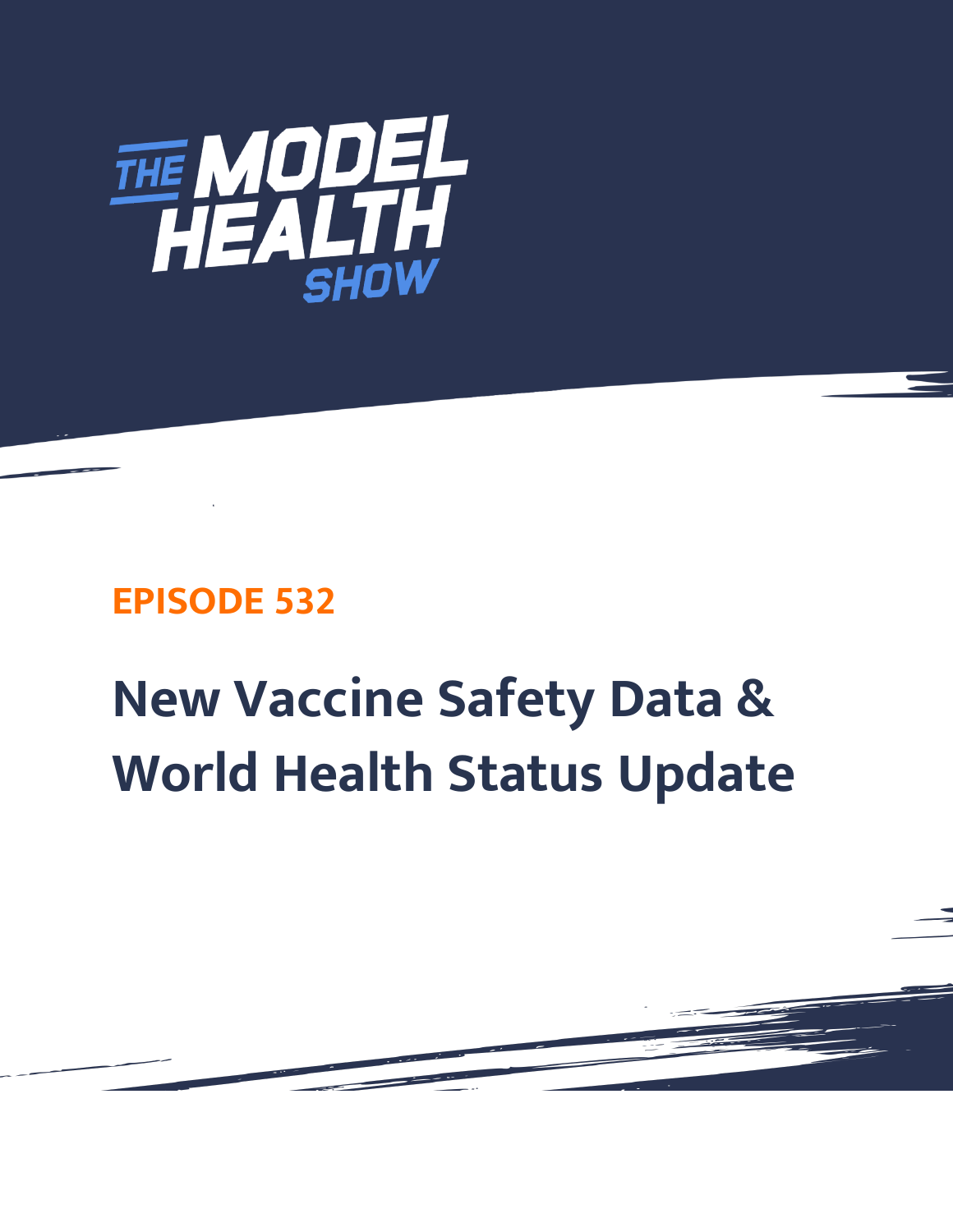## **You are now listening to The Model Health Show with Shawn Stevenson. For more, visit themodelhealthshow.com.**

**SHAWN STEVENSON:** Welcome to The Model Health Show, this is fitness and nutrition expert, Shawn Stevenson, and I'm so grateful for you tuning in with me today. We are on a mission to transform the health and wellness of our society, and oftentimes, it's most important for us to really address the underlying issues, what's causing the disruption, what's causing the block, the apprehension; what's causing the obstruction in us getting to where we need to be with our health and our wellness. So, it's important for us to understand first and foremost that here in the United States, we have a 4 trillion, with a T, a \$4 trillion health care system that at its core is a system driven by symptoms management and the suppression of symptoms rather than addressing root causes of illness.

For instance, a 2018 study published in the Journal of the American Medical Association, found that poor diet is the number one cause of our epidemics of heart disease, cancer, diabetes, obesity, and more. The number one cause, it is a root cause, but yet in our system, \$4 trillion health care system, we're treating the symptoms of what diseases caused by diet are doing to our bodies, are doing to our families, are doing to our communities. But just to be clear, this is not just a United States problem, a massive meta-analysis published in The Lancet in 2019 titled Health Effects of Dietary Risk in 195 Countries examined the links between poor diet and the skyrocketing rates of chronic diseases in our world today. The scientists determined that poor diet kills 11 million people around the world every year. The researchers stated, "Our findings show that suboptimal diet is responsible for more deaths than any other risk globally, highlighting the urgent need for improving human diet across nations."

Now, this should be prompting us to take action for what is killing most of our citizens, our global citizens, our world family, but is this actually getting addressed? And you already know the answer to that, but this is why this change is up to us, each and every person listening to this, watching this right now has the capacity to impact the lives of not just ourselves, but our families, our communities, and it just keeps extending out from there, if we can all help one person, if we can all help a couple of people, we can transform our entire society. But again, that power, or it could be framed as a burden, depending on how you look at it, that power is

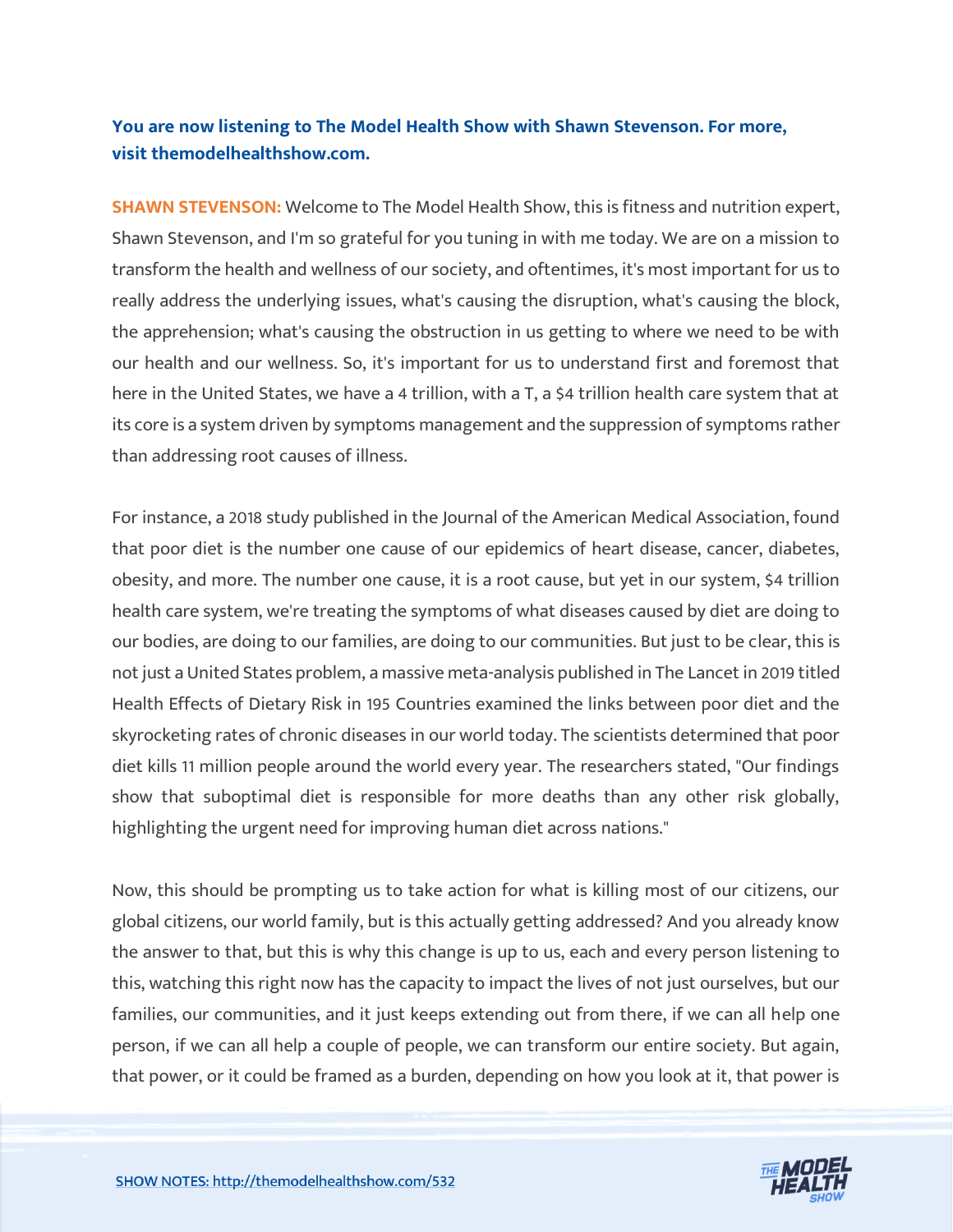in our hands for this change. But again, this is talking about our world family, but specifically, here in the United States, we are the most obese and the most chronically diseased nation in the world. As a matter of fact, we're the most chronically diseased nation in the history of documented human civilization.

Now, this is not a title that we want to hold up the championship trophy for, this is not something to be proud of, this is something to absolutely shine a global spotlight here on the United States as an example of what not to do and what we can actually do. We can be the demonstration of what's possible when we transform our relationship with our bodies, with our food, with our movement practices, all of the things, the foundational things that our genes expect from us in order to have healthy expression. These are what are known as epigenetic controllers. Our nutrition is a powerful epigenetic controller.

There are massive fields of nutrigenomics and nutrigenetics right now that are studying how each and every bite of food that we eat shifts, creates alterations in the expression of our genes. Hundreds if not thousands of our genes are influenced immediately, immediately, when we eat food. That's how powerful it is, it isn't something to just be glanced over. And yet again, instead of addressing this powerful foundational tenet, because truly, our food is what is making our cells, our food is what is making our human tissue, our organs, our organ systems, our brains are literally made from the food that we eat, our immune cells that are so important today are literally made from the food that we eat. That's why this is so critical.

Now, stating that the United States is the most chronically diseased nation in the history of the world, this is not just hearsay, this is not something to theorize or to sound fancy or funny, this is an absolute fact. Here in the United States, we have over 240 million United States citizens overweight or obese. 240 million. 130 million of our citizens have type two diabetes or pre-diabetes right now, at this very moment. You've got somewhere in the sphere of 25 to 50 million folks have an autoimmune disease, which were rare just a couple of decades ago. Now today, it's become an epidemic, a series of epidemics with many different expressions of autoimmunity taking place. What happened? What has changed with our species? About 60% of our citizens, 60% of our citizens have some degree of heart disease right now. The numberone killer, contrary to what's on everybody's news screens, the number one killer is still heart

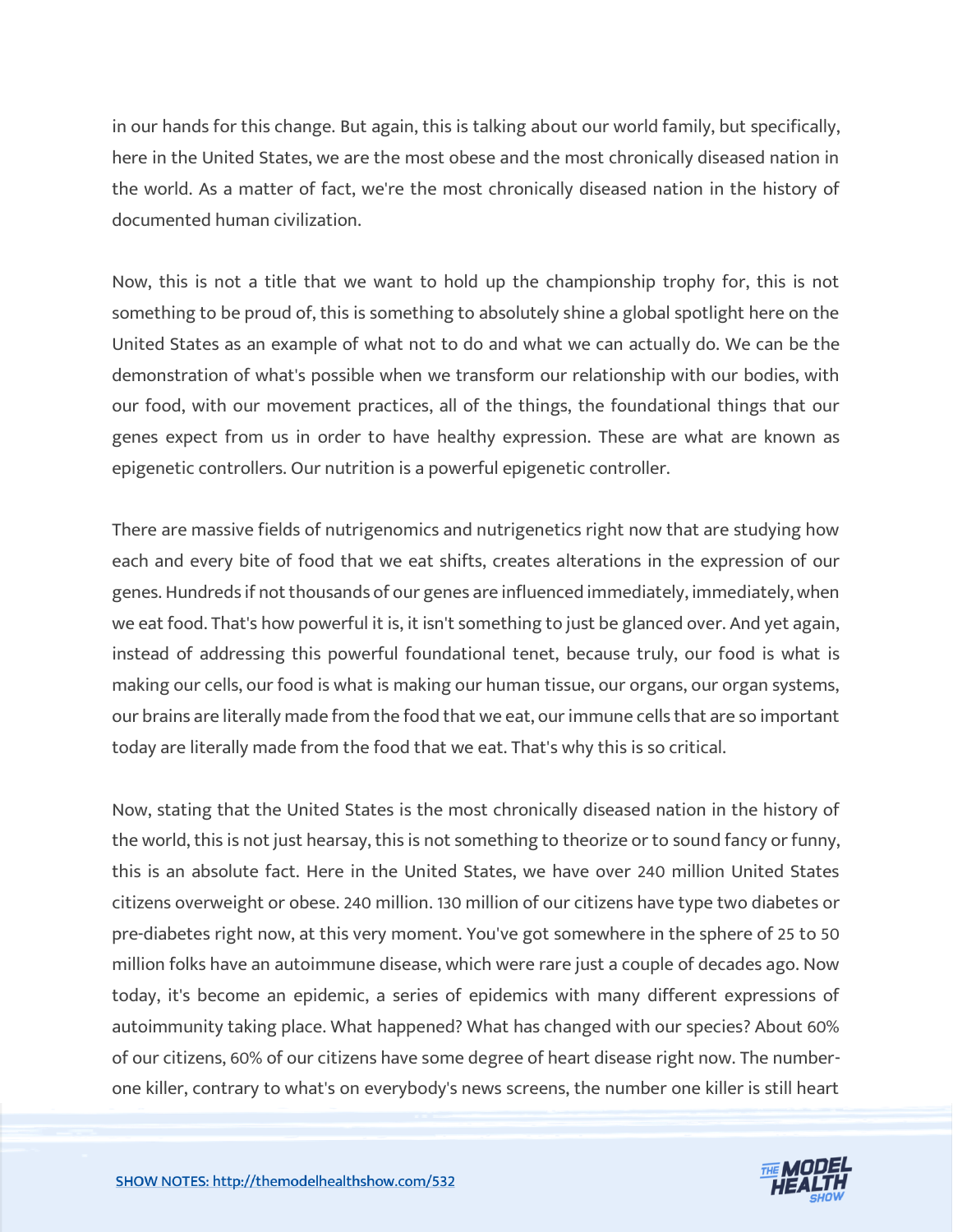disease. And again, as our most prestigious medical journals have affirmed, poor diet is the number one cause of what's creating our susceptibility.

Now ironically, though we are the most diseased nation in the history of the world, we are also the most drug-using, pharmaceutical drug-using nation in the history of the world as well. We currently have upwards of 70% of our citizens on pharmaceutical drugs, but it's not working.

If we're just doing the math here, again ironically, we are the most sick, yet we're taking the most drugs, which are proposed to be the number-one pathway to our advancement, right? These medical breakthroughs, these pharmaceutical drug breakthroughs, we keep on hearing these things, these headlines and how advanced we are, why are we now the first generation in recorded human history that's not going to outlive our predecessors. We've had this shift take place where life span has been continuously going up, now it's starting to reverse, that's not okay, we've got to take a good, rational look at what's happening in our lives that has created such a shift, when we should be... Again, with our technological advances, we should be healthier and happier than ever, but yet as a society, as a global society, we're more diseased and more mentally depressed and broken than ever. Now, I believe, again, we have the capacity to change it, or we've got to take a good look at how these systems got this way in the first place and some practical things that we can do to change it. But again, we have to take a step back, suspend our disbelief, and look at the data rationally.

Now, not only is the United States spending \$4 trillion a year on a health care system that's yielding the worst results in overall health in the world, ironically but true. But also, according to a huge analysis published in the Journal of the American Medical Association, nearly \$1 trillion of those \$4 trillion are essentially wasted. A trillion dollars. Dr. Evil put the Dr. Evil pinky up. A trillion dollars. It is insane, that number is so difficult for us to even comprehend.

Now, within this report, they're noting, where is this \$1 trillion disappearing to? They detailed how within the health care system, here's some of the ways that this money is just basically disappearing, failure of care delivery, failure of proper care coordination within the system, people talking to other people to get people taken care of, or not really taken care of, but "treated." Another black hole where money is disappearing to is over-treatment or low-value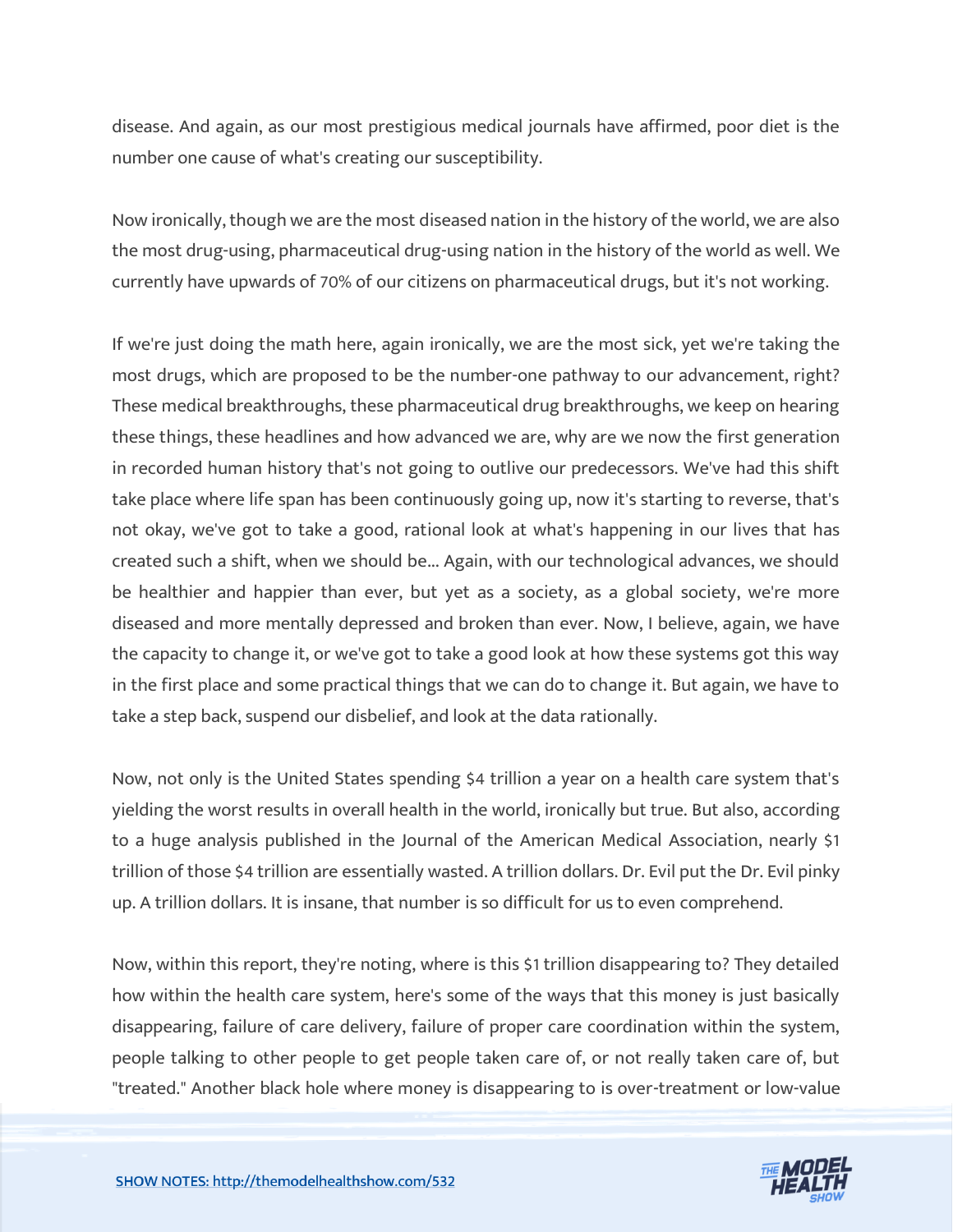care, over-treatment or low-value care, another issue is irregularities and pricing, another one is unnecessary administrative complexity, and of course, another one is billions of dollars lost in fraud and abuse.

This is not okay. A trillion dollars? We could feed families. We can implement community wellness programs, a trillion dollars. Listen, it takes \$999 million-plus one to equal a billion, a billion dollars is insane. Now, we're talking about \$999 billion-plus another billion to reach a trillion dollars. It's really, really difficult for the human mind to even comprehend how much money this is, but it's like stupid money, it is insane, the amount of money that is just effectively getting wasted in our health care system, not to mention the low-quality results seen with the \$3 trillion that is effectively trackable. So, we've got to take an honest look at who's profiting from our world's collective sickness, if we don't do that, we're going to continue to hit our heads against the wall, we're going to continue to suffer and to see this downward spiral. There are systems that are profiting from our sickness, this is how it's sustained, and right now our society's chief treatment methods are coming from the domain of pharmacology, pharmaceutical drugs, pharmaceutical drug companies, companies that are making hundreds of billions of dollars collectively annually, profiting from our sickness.

Again, it would be all good, I'd be the biggest fan of this construct, this container in which our health is existing in if it was working, but clearly, something is awry, something is not adding up. And so today, we're really looking at that, especially in the age of COVID-19, where we see such a mutation and such a divide taking place in our society around what is supposed to be a health-centered issue, and yet the primary core of it is not really getting addressed, because our society's metabolic health is the chief susceptibility in our battle against COVID-19. The CDC reported a massive meta-analysis, another huge meta-analysis, that included 800 US hospitals and over 540,000 COVID-19 patients in a study detailed... Again, this is published by the CDC.

It detailed how the number-one risk factor for death from COVID-19 is obesity, the numberone risk factor for death is obesity, the second leading risk factor for death in this analysis, again published by CDC, which I will put on the screen for you to see on the video, I highly encourage you to watch the video version of this episode because you're going to see some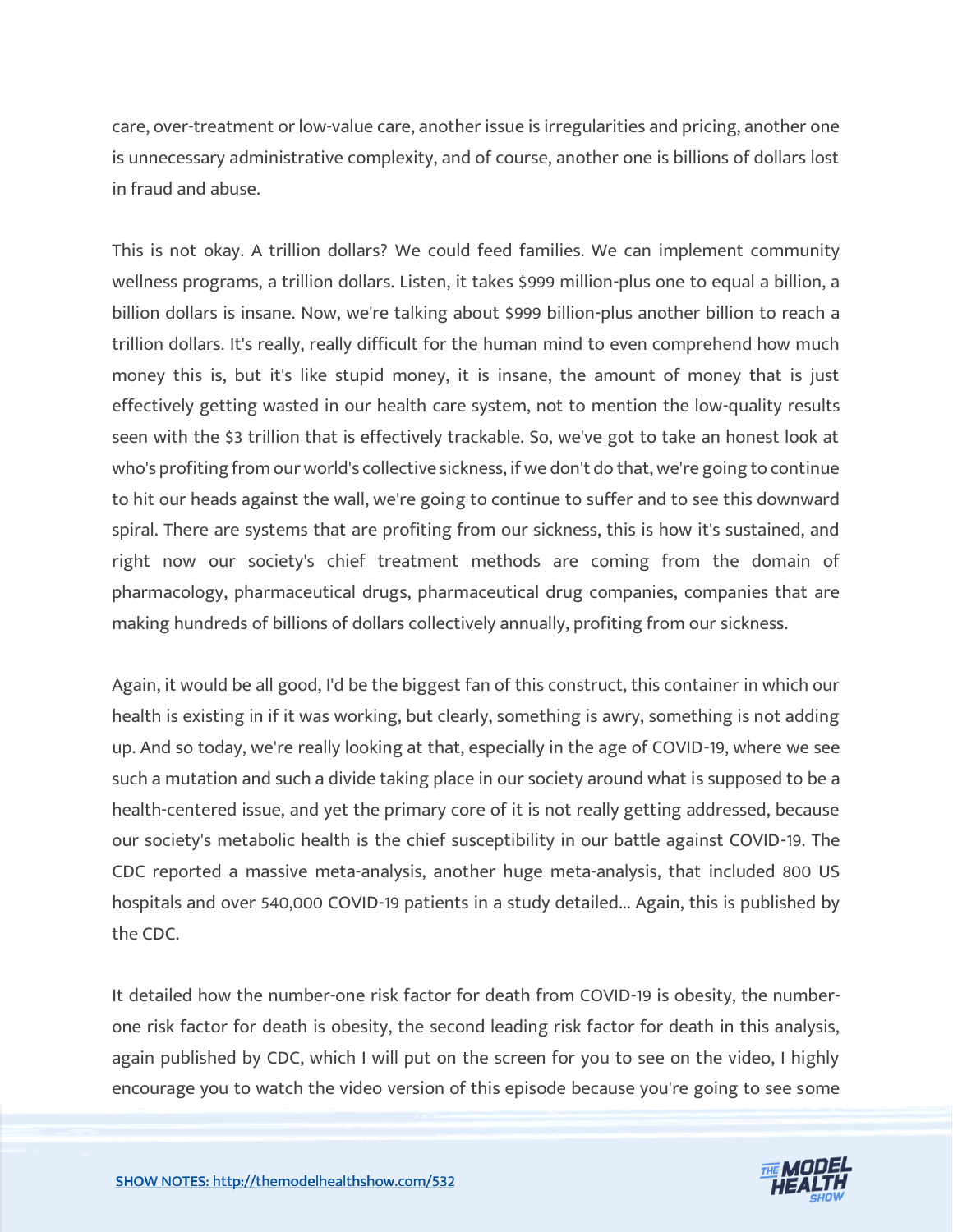things today that most people have no idea about, it all exists in peer-reviewed evidence. But the second leading risk factor for death from COVID-19 is anxiety and fear-related disorders, so mental health causing issues with our immune system, causing issues with our overall physical health and the performance and resilience of our cells and our tissues that operate in the domain outside, what we would consider to be outside of our mental health, and this is ignoring entire fields of psychoneuroimmunology, for example, and understanding how our psychology deeply influences, if not controls, primarily controls the functionality and performance of our immune system, so if we're in a deep state of stress and fear and the disruption that takes place within our body's ability to mount an effective appropriate response when faced with the virus, this should be front-page news, this should be something that's seen by everybody and respected by everybody because it exists, this is a primary tenet of life here on planet Earth.

Our psychology deeply influences our biochemistry, because, as we've talked about here on the show, every thought you think creates correlating chemistry in the body. And we did an absolute masterclass on this specific subject and looking at how fear and how poor psychological health and exposure just in this time period and what we've been exposed to with a lot of...

Of course, we can have a sensible amount of caution and integrity towards safety, but we've been inundated with fear without context, and a lot of irrational fear as well, that's caused a complicit nature in the propagation with the media, with health care, so-called health care experts and not giving proper context on how we can actually be healthy, it's all about fear and how much of a victim you are. So, we'll put that episode in the show notes if you happen to have missed it, I highly encourage you to check it out. But the bottom line is this, that was the second leading risk factor for death from COVID-19. Number one, again, being obesity, I don't think this can be stressed enough because it's not being addressed, it's the number-one susceptibility, and this thing that's literally turned our entire world upside down. We're living in the upside-down, Stranger Things. Stranger Things indeed. Now, how can we get things back right side up, how can we get things back to a place of empowerment and intelligence, and logic? Well, we have to take a good look at these things, and take a rational, honest approach, and change.

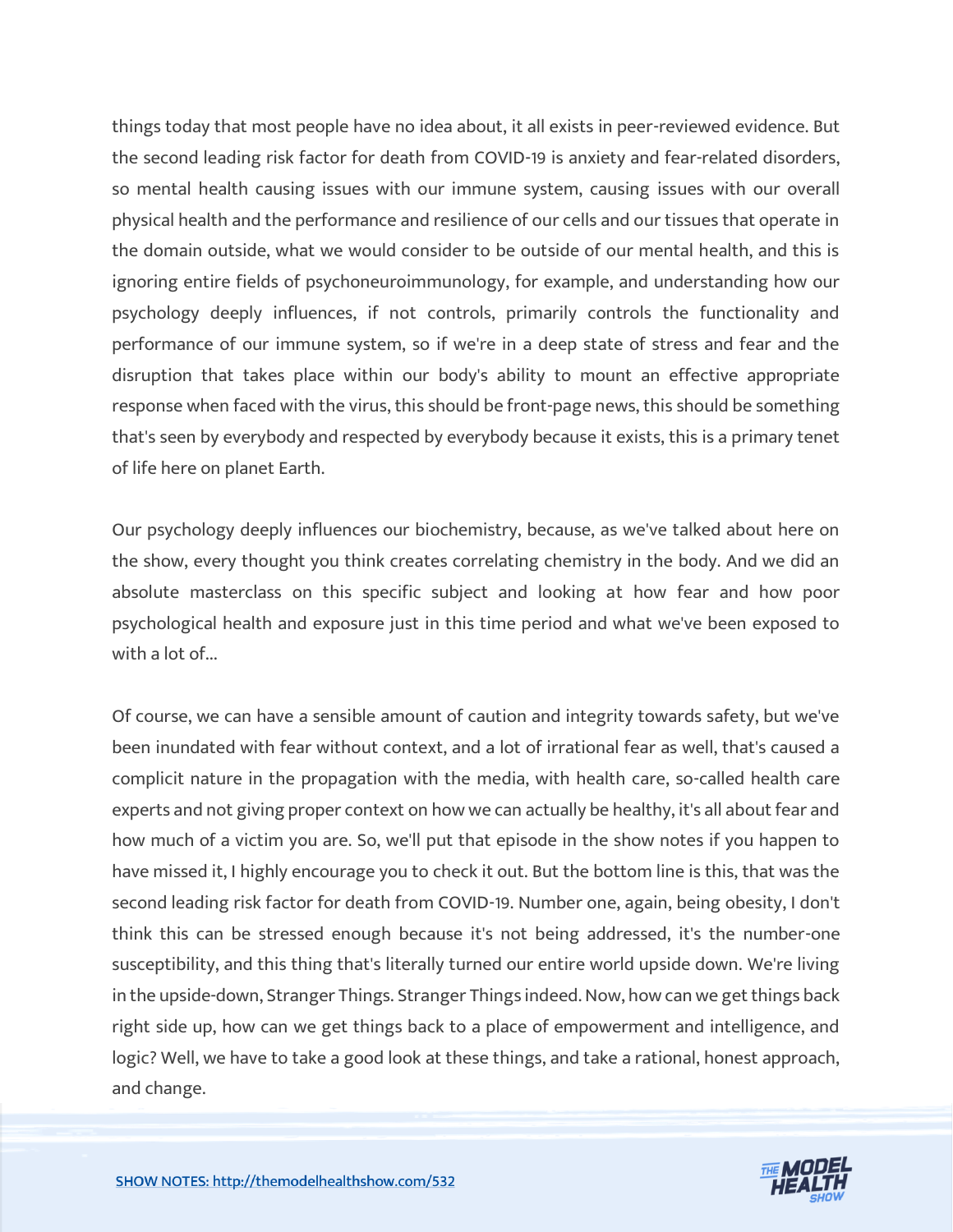In addition to that, the study also detailed that overall poor metabolic health again is a leading risk factor for hospitalization, and death resulting in collaboration or in regards to COVID-19. Poor metabolic health. So again, our society's metabolic health is the chief susceptibility in our battle against COVID-19. However, instead of our primary susceptibility being addressed effectively and efficiently, and intelligently, cohesively as a society, it's been superseded yet again by pharmaceutical means, rather than systemic change. We've seen massive systemic change in how we operate our lives, that systemic change could have been geared towards health and actually creating systems and structures for people that actually improve their metabolic health, to improve their overall immune system function, there's been literally even here in the State of California, for example, there is a \$100 million lottery to incentivize, I'm using that word lightly, people to head out and get vaccinated \$100 million lottery.

That's just one of the millions and millions of dollars that have been invested just to get... Just in marketing to get people to come out. When again, what if these funds were invested in things that have sustainability, that have efficacy, that have proven, this is the key, that have a proven history, years, decades of documented efficacy in their effectiveness in keeping us healthy and resilient and reduce our susceptibility to all manner of infectious diseases, that does not wane, that only gets better as we utilize them and just... Of course, it reduces our risk in our occurrence of all these chronic diseases that are truly the leading killers in our society and also in our world as we've already detailed.

Now, here's the key, things have been shifted yet again to pharmaceutical means, where we have some of these top pharmaceutical companies that have pioneered some of these vaccines, looking to pocket \$30 billion, \$40 billion in their campaigns is an absolute gold mine. And if we look at, again, the data and their integrity, the pharmaceutical companies themselves, there's a lot of things that should raise some red flags for us in our concern, and again, what we're doing with this pharmaceutical model... But here's the thing, we have to be open... If we're going to have logical rational conversation and change and cohesively working together as a society, we've got to be open to all things being effective, so we don't want to jump to the other stream, and just like, "Pharmaceutical means cannot be effective." That's not going to be a good idea, that's not going to be a solid use of our mental space to think that.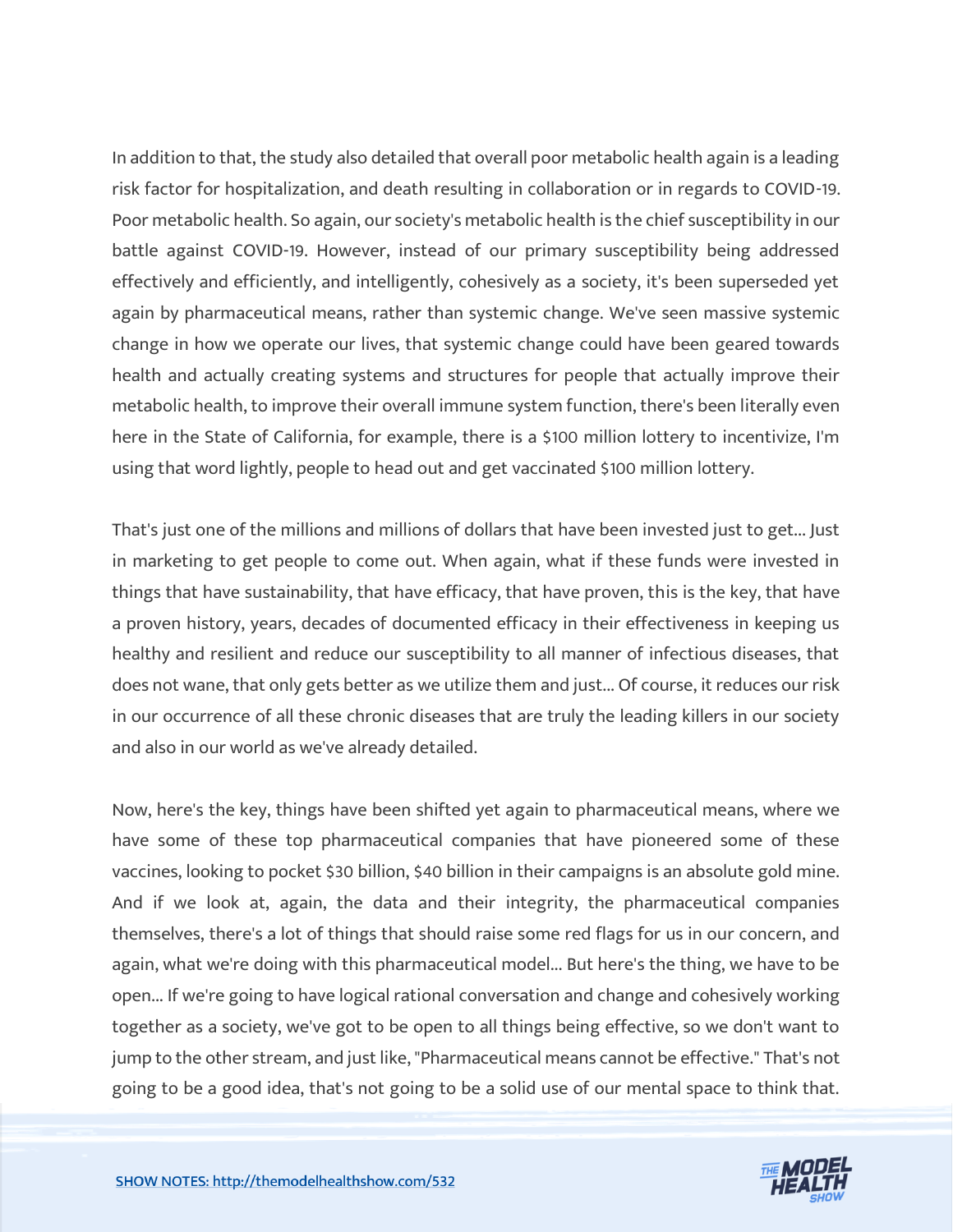Pharmaceutical interventions absolutely have their place and absolutely have modalities where it can be extremely effective and even lifesaving, so we have to carry that understanding as well.

Now, we have to couple that with... Because it's a both-and or, it's not an either or... We have to couple that with the track record of pharmacology being the basis of our health care system and the treatment of our most pressing issues, not bearing out good results at all, as a matter of fact, the results are horrendous. As a matter of fact, the results are a dumpster fire, no, as a matter fact, the results are a town of dumpster fires, you're visiting the town of dumpster fires, a sign that comes up, Population US Dumpster Fire, right? I'm being a little extreme here, I know, but truly, we've got to put this in a proper perspective, it has been terrible. Our society is getting sicker and sicker and sicker, and we're dying from largely preventable chronic diseases that are most often related to our diet and our lifestyle. And so, improving our metabolic health is one of the things that should be of the utmost importance. But again, we are finding ourselves superseding this focus on getting our citizens healthier with another pharmaceutical means and ignoring the root cause. Again, what is the biggest root cause here, obesity, abnormal metabolism, fear, and anxiety? And ignoring the root cause always comes at a cost.

That's one of the big takeaways from today, ignoring the root cause always comes at a cost, often in the form of the disease or the conditions not actually improving or superficially improving, but not truly at their core improving. And often by taking a symptoms treatment and not addressing the root cause, often at the advent, what happens is additional symptoms and side-effects. And so that's what we're seeing currently.

And today, I want to talk about a concerning side-effect that is finally being acknowledged as valid, yet hardly anyone is reporting on it, the NIH recently announced, and again, we'll put this up on the screen for everybody to see. The NIH, again, the National Institutes of Health has announced that they are now funding research to determine the possible causality between COVID-19-related vaccines and abnormalities in women's menstrual cycles. Tens of thousands of women have reported abnormalities with their menstrual cycle post-vaccination, sharing their experience with health care workers, health reporting agencies, and taking to social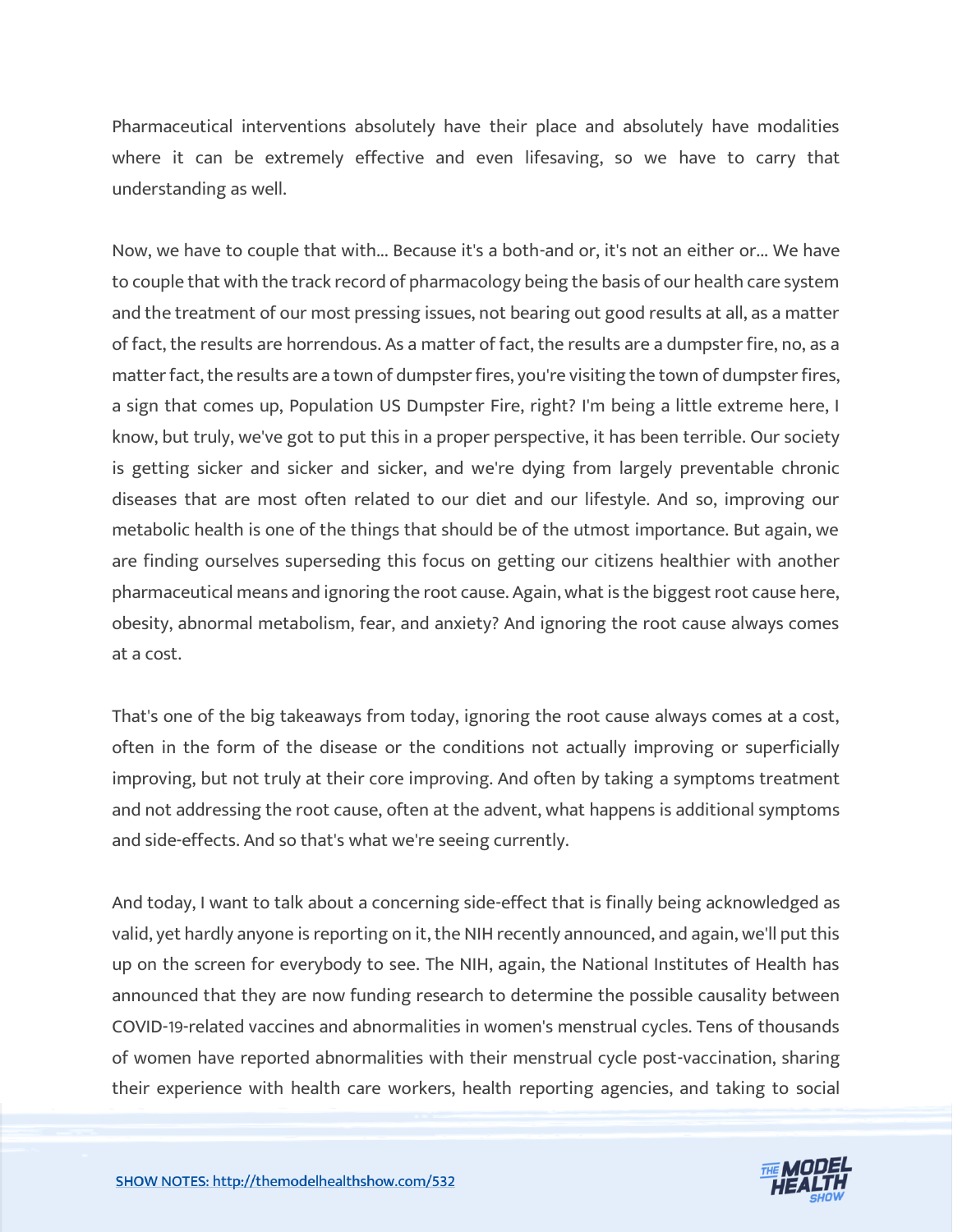media to share their experience and inquire if other women have experienced anything similar. Currently, the VAERS database, the Vaccine Adverse Event Reporting System, co-operated by the CDC and the FDA, has nearly 10,000 administration-related abnormalities reported already, and it's finally being deemed a worthy topic to investigate. The NIH is investing nearly \$2 million to multiple institutions to study this possible connection.

In fact, there are a plethora of strange, adverse events now emerging, and they're finally getting some attention. I say "finally" because this was taking place at the end of 2020, early 2021, and now here we are towards the end of 2021, and this is just now getting appropriate attention, or not even to say appropriate, it is getting attention as thousands of women were coming forward and saying, "Hey, listen, I'm pro-vaccine, very pro-vaccine, but I have this... This very strange thing is taking place in my body, and I just want some answers. And so, with an emergence of some of these strange issues and many others, I actually did an exclusive segment on this that was just done for social media because of the volatile nature of the content. And being able to publish the full dictation of this data on YouTube, for example, it would likely get taken down. Unfortunately, again, we're just going through peer-reviewed evidence, we're just going through some of the most viable data that we have, and in order for science to be moved forward, we have to be able to talk about these things. And especially one of the most important tenets in medicine is informed consent, so getting folks educated.

And in this segment, I actually utilized one of the strangest stories to hit the airwaves, which was a story from rap superstar Nicki Minaj and her associate, somebody that... Her cousin's friend, and this swollen testicle story that just made a bunch of headlines and of course has slowly disappeared, but what I did was I utilized that as an entry point into looking at the data and to have a rational conversation. And so what I'm going to do for you is, I'm going to put that segment for you here right now on The Model Health Show, and you're going to be able to see this, and again, I highly encourage you to watch the video so you can see firsthand as we go through the VAERS database together, and you can see, and also see all the other argumentative components to see how rational the data that we've collected really is. Again, we're looking at things from multiple perspectives to come to a thoughtful, rational hypothesis, because if we look at the VAERS system, for example, it's not a determinate for example, of causality, but it should prompt us to further investigation, so we're going to look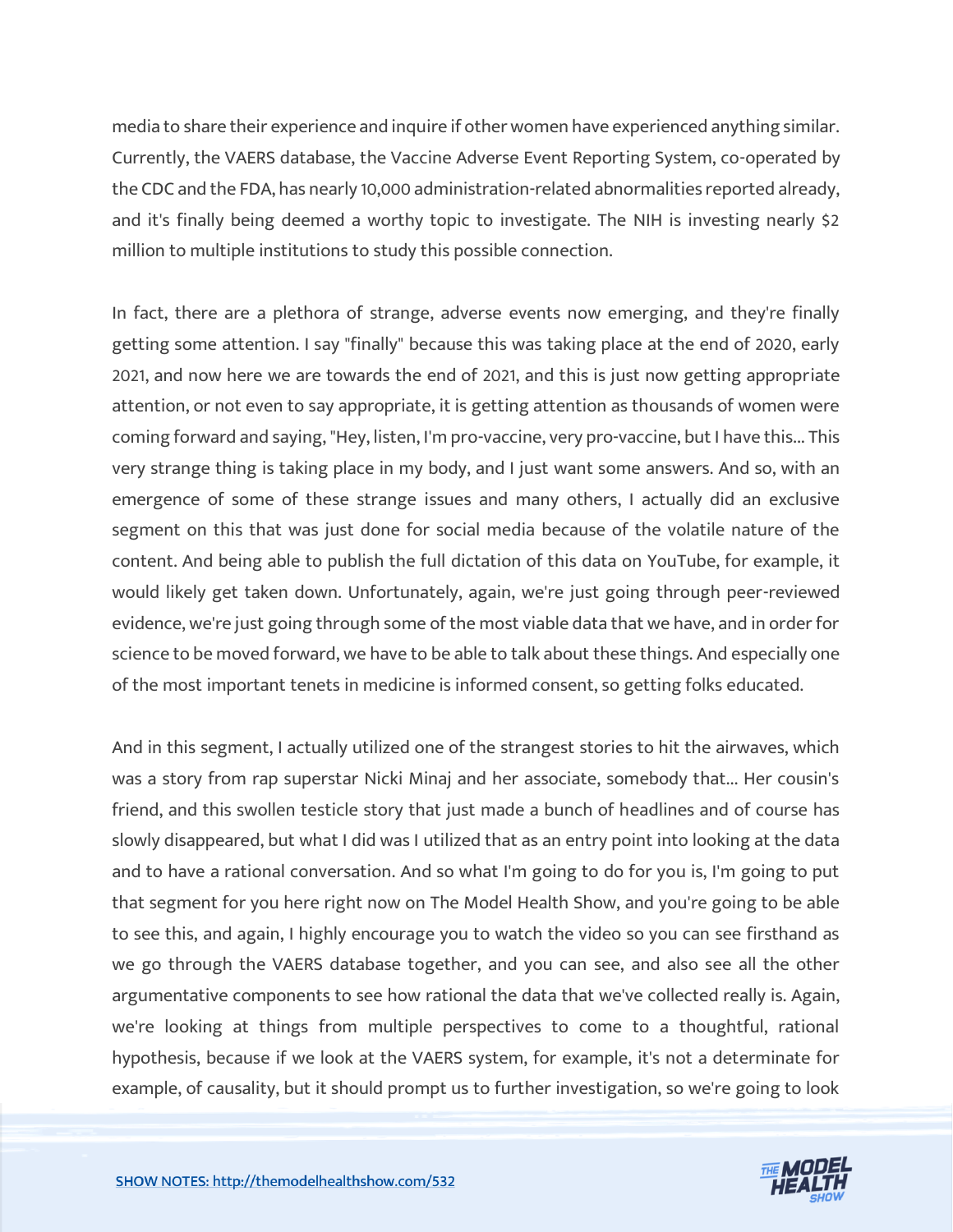at some other components to help to validate the thousands of reports, hundreds of thousands of reports actually at this point, to see, where can we find some leverage in addressing some of these concerns, and again, ultimately shifting focus to what matters most?

So, when I play this segment for you... And also, I want you to make sure that you're connected with me via email so that you never miss any exclusive content like this because I wasn't actually going to even put it on this platform because we wouldn't be able to put it on YouTube. But what we're doing is, we're going to put this video for you, the entire episode, I'm going to put this video for you at themodelhealthshow.com/c19, themodelhealthshow.com/c19 to see this entire exclusive video, and also again, you want to stay connected with me via email so that regardless of what's happening in the world, you can get first access to the data that I'm putting out there. And I'm putting out a lot of insightful information and working with, as you know, some of the top experts in the world in various domains. And with the show, we have two episodes coming out a week, and with all that's happening in the world, you need to stay connected so we can stay up to date when important news stories and studies and revelations are taking place. So, to do that, go to themodelhealthshow.com/connect and make sure that we are connected via email, and without any further ado, here is the exclusive segment covering using this as an entry point, the wild story of Nicki Minaj and strange vaccine-related adverse events.

Superstar rap artist Nicki Minaj came under fire recently for her comments about a strange COVID-19 vaccine-related side-effect. She stated that she wasn't at the Met Gala this year because they required vaccination to attend. Saying, quote, "They want you to get vaccinated for the Met, if I get vaccinated, it won't be for the Met, it'll be once I feel I've done enough research, I'm working on that now. In the meantime, my loves, be safe, wear the mask with the two strings that grip your head and face, not that loose one. Prayer hands and heart emoji."

And she shared with her followers on Twitter that she was being cautious about getting vaccinated because "My cousin in Trinidad won't get the vaccine 'cause his friend got it and became impotent. His testicles became swollen. His friend was weeks away from getting married, now the girl called off the wedding. So just pray on it and make sure that you're comfortable with your decision, not bullied."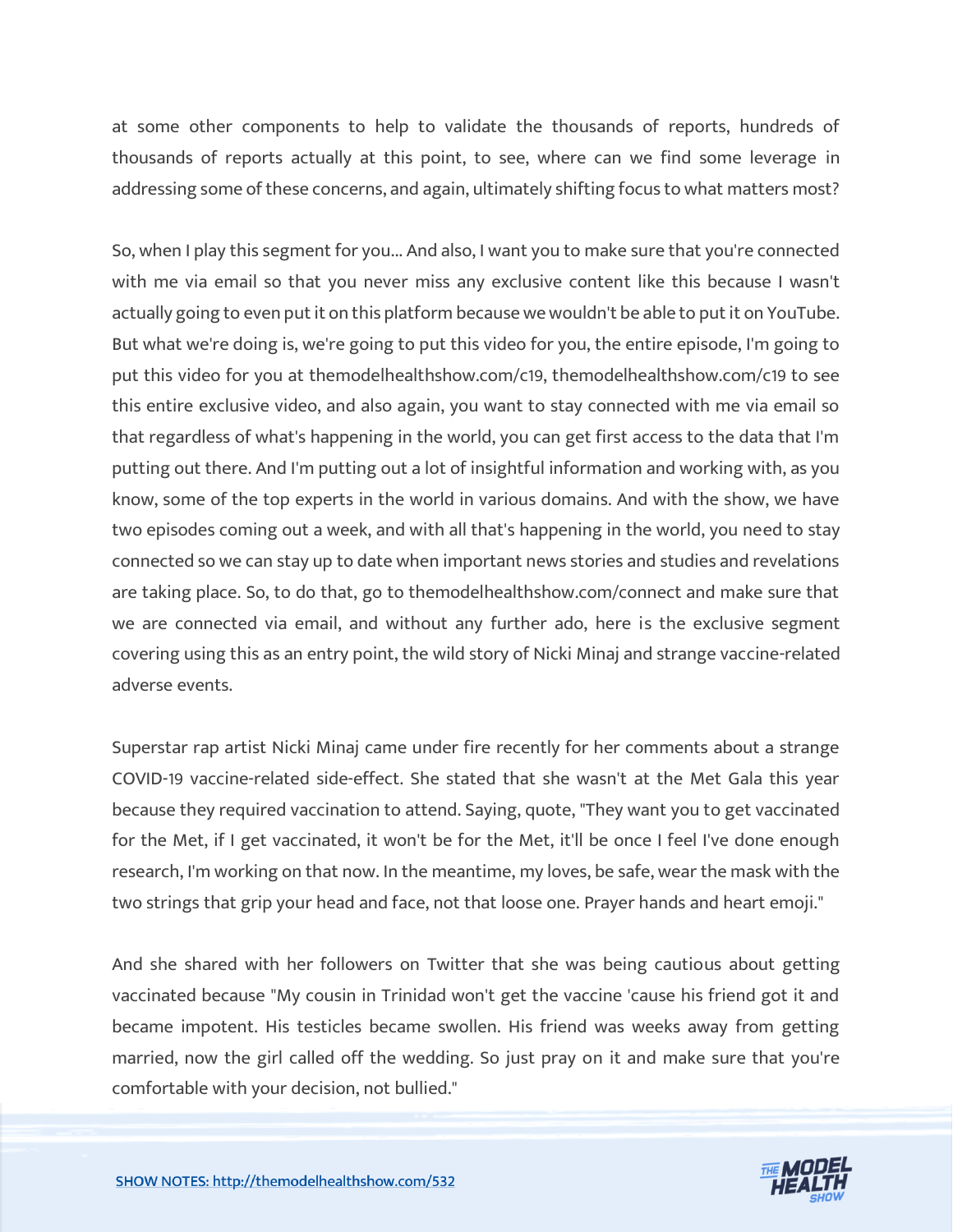Covid vaccine and balls swelling up? This sounds outrageous, and the media had a field day with Nikki's comments. One of the many major media headlines targeting Nikki's testicle tale stated, "Rap artist Nicki Minaj faces backlash after tweeting inaccurate information about covid vaccines."

In the report, Dr. Arturo Casadevall, Chair of Molecular Microbiology, and Immunology at the Johns Hopkins Bloomberg School of Public Health noted that swollen testicles and impotence aren't side effects of the vaccine. Casadevall said, "The symptoms experienced by Minaj's cousin's friend were almost certainly not connected to the vaccines, and the timing was just a coincidence." And the well-known director of the National Institutes of Allergy and Infectious Diseases, Dr. Anthony Fauci, chimed in during this exchange with CNN's Jake Tapper.

Jake Tapper: Dr. Fauci, is there any evidence that the Pfizer, the Moderna, or the J&J vaccines cause any reproductive issues in men or women?

Anthony Fauci: The answer to that, Jake, is a resounding no. There's no evidence that it happens, nor is there any mechanistic reason to imagine that it would happen. So, the answer to your question is no. It's very difficult, there is a lot of misinformation mostly on social media, and the only way we know to counter mis and disinformation is to provide a lot of correct information and to essentially debunk these kinds of claims, which may be innocent on her part, I'm not blaming her for anything, but she should be thinking twice about propagating information that really has no basis as except a oneoff anecdote, and that's not what science is all about.

SHAWN STEVENSON: As he states about these audacious claims from Nicki Minaj, "That's not what science is all about." So, I decided to support Dr. Fauci's resounding no and make sure that no one else has been reporting this very unusual side-effect. So, I went to the Vaccine Adverse Event Reporting System, also known as the VAERS surveillance system, run jointly by the CDC and FDA to track down if any similar occurrences of swollen balls have taken place. To my surprise, there were at least 80 such documented events as of this recording.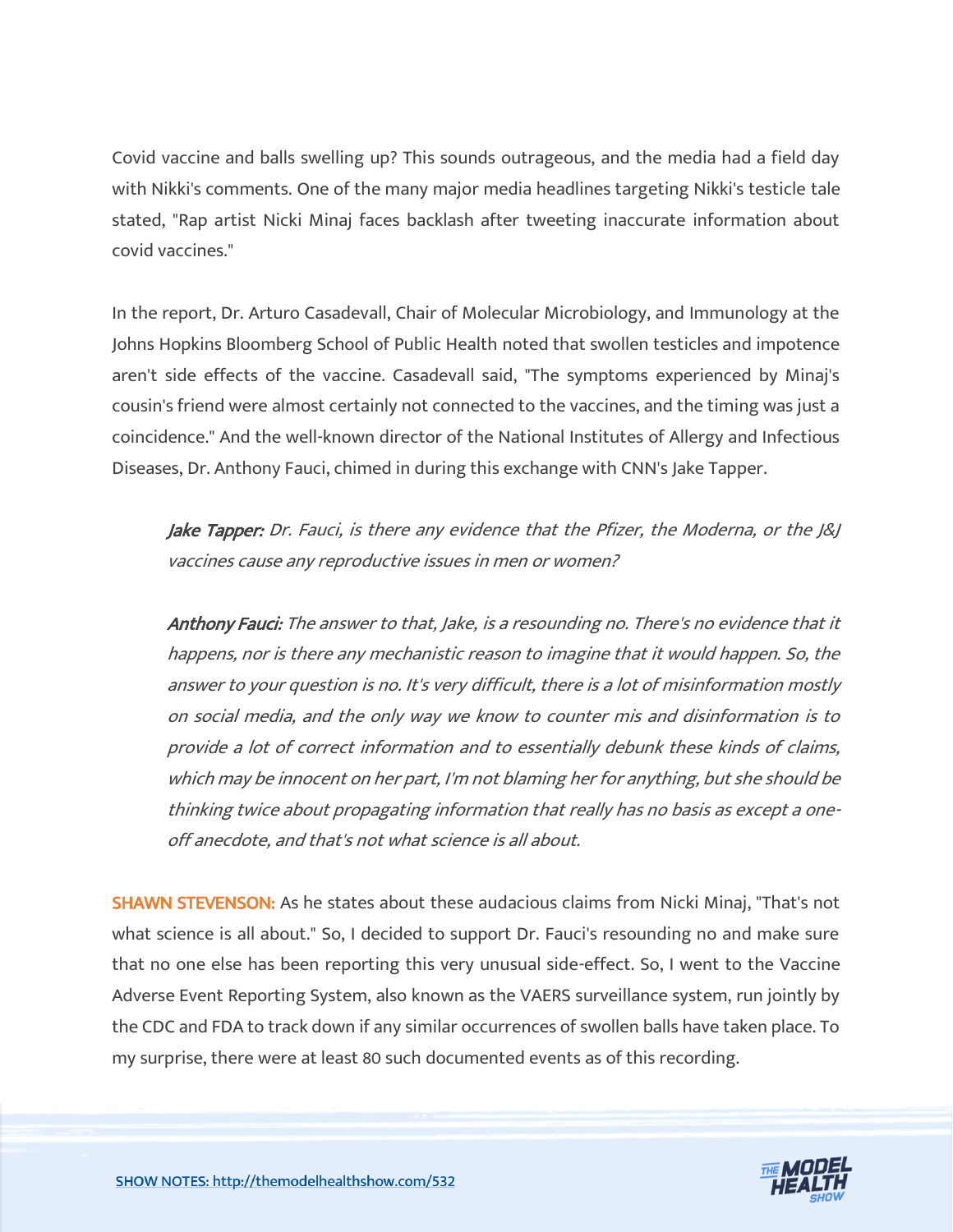Let's check out just a few of these, starting with the gentleman in Oregon who was vaccinated on February 23rd, 2021, and the date of onset of his symptoms was February 24th, 2021. He noted, "I had painful swelling of the testicles within the first 24 hours. They were hot, red, very much enlarged, and extremely painful. I had not seen this reported as a common side-effect of the vaccination. I thought it should be reported." The vaccine that he utilized was from Pfizer. And he also noted that "I called my doctor for advice, he has not returned my call." That's got to be a tough situation to be in, your balls are flaming hot, swollen, and your doctor won't even call you back.

Let's check out another report here, this one states, "Swelling and pain in the testicles." This is a spontaneous report received from a contactable patient. A 41-year-old male patient received his first dose of the Pfizer-BioNTech COVID-19 vaccine formulation, administered in left arm. So, this was reported with the assistance of, it appears to be a health care provider. Let's check out another one. This one, the data vaccination was 3/10, and the date of onset of symptoms was 3/25, so a little bit later. Vaccine utilized was Moderna. And this one states, "Swelling of groin and testicles, pain on hands and feet, weakness, chills, generalized pain, insomnia." This spontaneous case was reported by a consumer and describes the occurrence of pain, generalized pain, swelling, swelling of groin and testicles, and testicular swelling, swelling of groin and testicles. So, it's a little repeated there. And a 61-year-old male patient who received the Moderna COVID-19 vaccine.

Now, at this point, it's important to note that VAERS is a passive reporting system, a surveillance system, again, run jointly by the CDC and FDA, and this does not confirm causality. However, the point is to have this management system, this surveillance system, to indicate when there might be some problematic issues to then form a hypothesis and dig into deeper to give it a little bit more credibility and acknowledgment and see if there's a possibility of connection. So, does this deserve more attention? Absolutely.

Now let's look at one more, and this one is from a 39-year-old male, and it states, "Sweating, lips turned pale, vision blurred, no energy, stressful headache, numbness in the groin area and left testicles. Swollen left testicle, feeling extreme pain." Now, this was from a spontaneous report received from a patient, a concerned 39-year-old male. And going down a little bit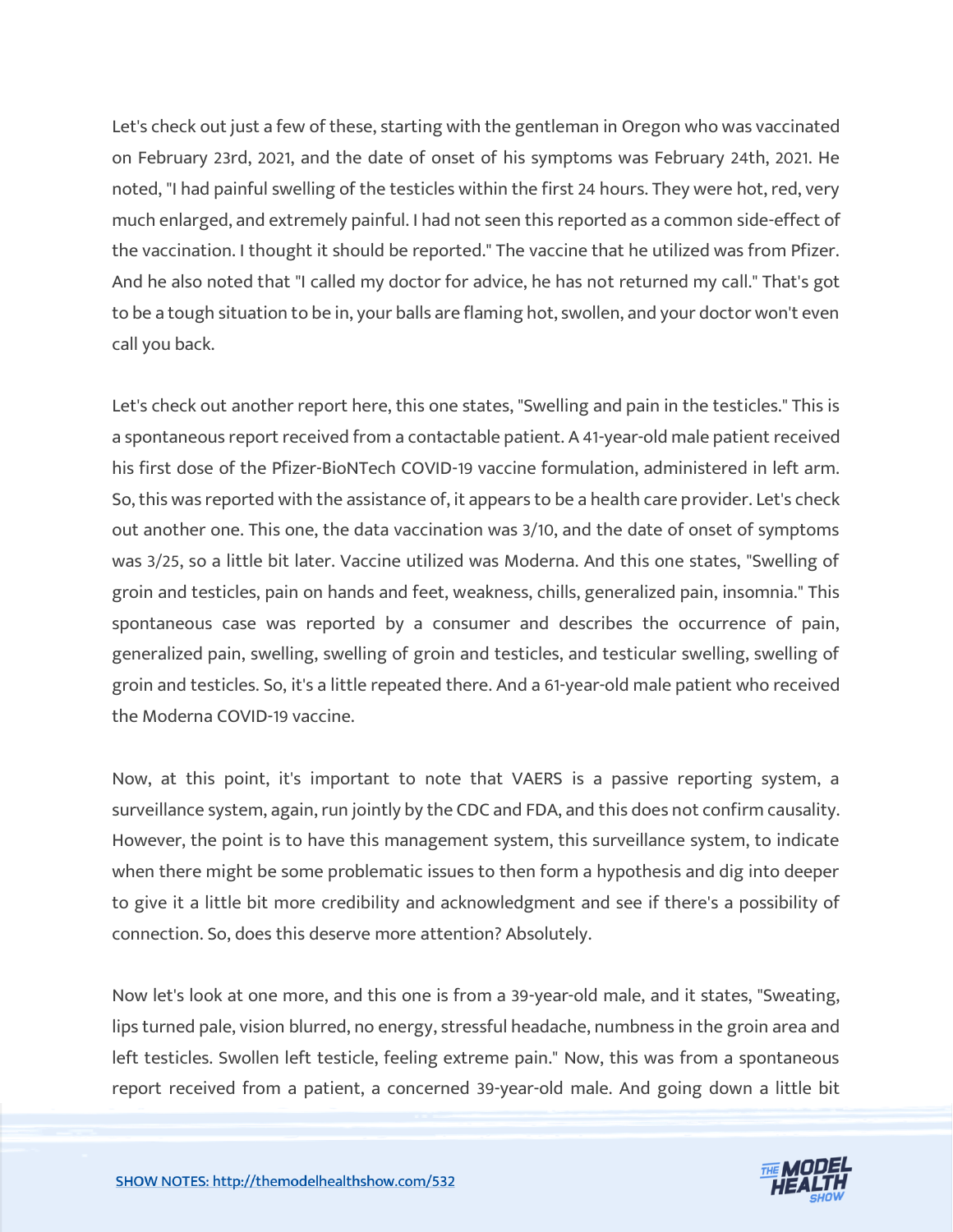further, it's noting that the treatment medications for this individual, he was in a lot of pain and suffering, included morphine and oxycodone.

This individual was vaccinated on April 3rd, 2021, and the date of onset was the same and following day as more symptoms evolved. The vaccine received was the Janssen, I.e., Johnson & Johnson vaccine. And I felt it was pretty important to indicate that he also received morphine and oxycodone as a treatment. Which Johnson & Johnson is the industry leader in the production of this genetically modified, they call it, "super poppy," that's actually used to make some of the most powerful opioids, again, that he's actually utilizing for his treatment? So, a potential cause of this issue and providing a treatment at the same time. Now, this particular analysis here with the VAERS database, this is just for documented swelling, if you investigate testicular pain, the adverse events nearly double. There are at least 170 reports as of this recording. And what about the validity of impotence? Well, we'll go back to the VAERS data search and lookup erectile dysfunction in relationship to COVID-19 vaccines.

When we do a search, we find that there are 115 such reports in the VAERS database like this one from a 41-year-old gentleman after taking the Moderna vaccine. It states, "About five hours after receiving the vaccine, muscle ache in shoulder. Next day, mild headache and body aches through day three. Slight sinus drainage on days two and three, and tightness in chest on day three morning. Penis reduced in size, length and circumference is significant, since following day, and pain in the penile area from day three and day five is most noticeable. Shape of penis has changed, noticed on day four due to an erection, and the skin has become loose with the size reduction like baggy pants." This man's erection went from a skinny jeans fit to MC Hammer pants. Somebody's got to help this guy.

Now, balls and penises aren't the only things hurting on the VAERS database, experts ask us again to keep in mind that the benefits of the covid vaccines far outweigh the potential risk. So please keep that in mind as we look at the adverse events reporting. When we do a search for all adverse events reported in the VAERS database for covid-related products, there are hundreds of thousands to go through. According to the VAERS analysis from August 31st, 2021, viral immunologist Dr. Jessica Rose noted that the number of adverse events from covidrelated vaccines are over 1,100 times higher than the adverse events from all vaccines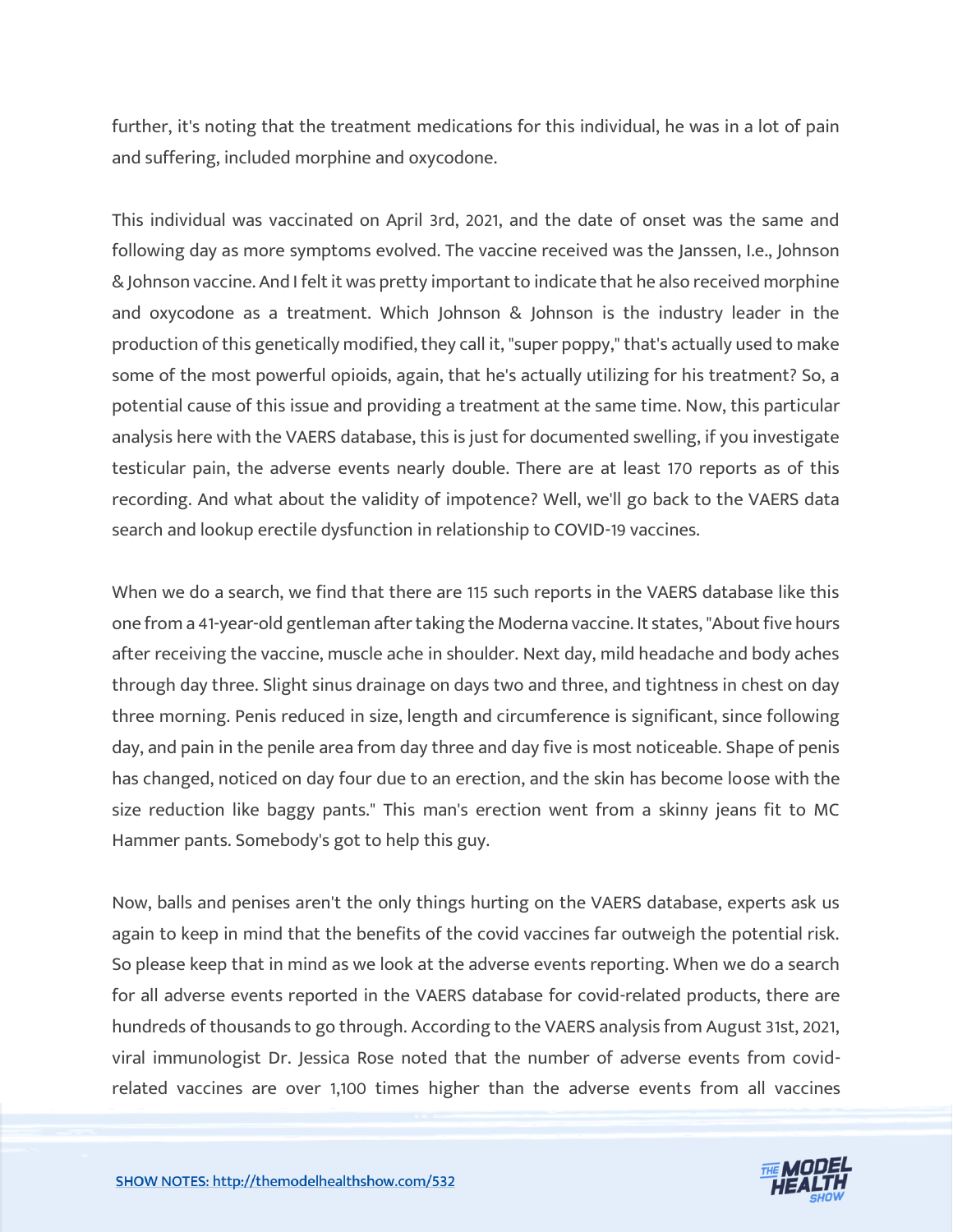combined per year for the past 10-year time span. It's pretty remarkable. She stratified the data and noted that this increase is not a result of increased injections. It's a pretty startling number.

Now, where it gets even more interesting is the well-established, under-reporting of the VAERS database, since it is a passive system. According to a study published in toxicology reports, "Historically, VAERS has been shown to report only about 1% of actual vaccine adverse events." Again, historically, upwards of 99% of adverse reactions from vaccinations are not reported in the VAERS database. The question should naturally be, "Why is this under-reporting so rampant, and why does this even matter so much?" Well, this is an incredibly important distinction, because the VAERS database is the only systemically recognized reporting system that we have, and if the system is not respected, properly utilized, and properly analyzed, we are at a loss to really understand the safety and efficacy of our most important vaccines. Now, why is the under-reporting so rampant? Well, the study published in the journal, Vaccine, found that about 30% of health care professionals don't even know VAERS exists. And of the health care professionals noted in the study who did identify an adverse reaction from a vaccine, only about 17% of them reported it in the VAERS database.

Now, we can rationally assume that even that number of actual reporting could be much lower because physicians, for example, tend to have a high knowledge base and have a legal and ethical pressure to have the answers for things and too, of course, "Do no harm." That social and cognitive pressure would make it difficult, I believe, to admit if you're not following through on your obligations because health care providers are required by law to report to VAERS. This could be considered negligence on the part of the health care professional to admit that they didn't report to VAERS when they should have. 83% admitting not reporting, that number is pretty startling, but it could be higher. Now the question would be, why not report when it's the right thing to do, and why not report when you're required by law to do so?

Well, many people agree that the VAERS database is incredibly time-consuming, shrouded in unnecessary complexity, and substantially under-supported. VAERS, again, it's a passive surveillance system run jointly by the CDC and the FDA, and it's well established that neither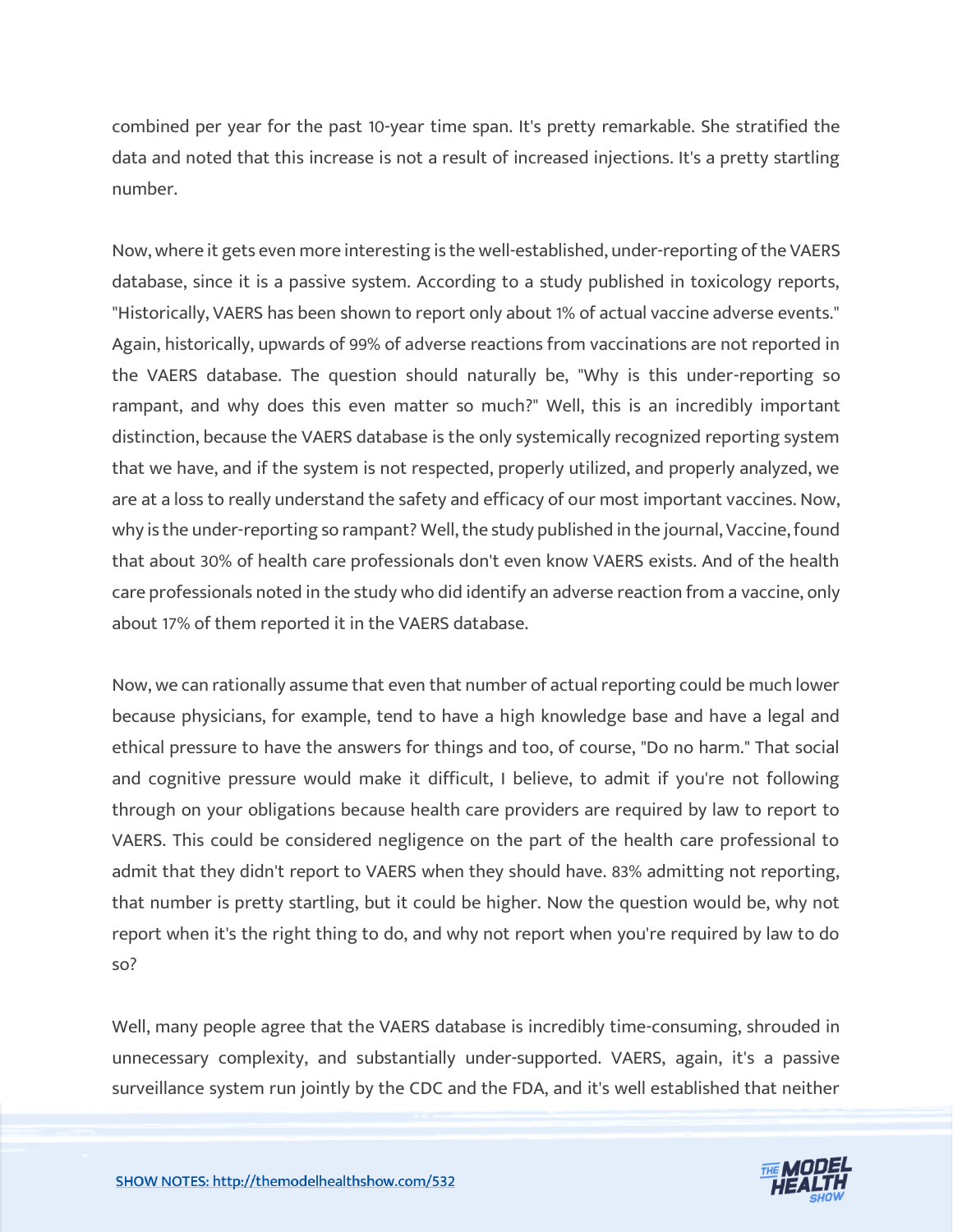agency puts any notable resources into managing it, but again it's the only systemically recognized reporting system that we have. And as a reminder, VAERS cannot confirm if a vaccine actually caused something. We don't know if the adverse events, including deaths, reported to VAERS are actually coincidences that would have happened regardless of the vaccine. The purpose of VAERS is to detect signals of possible vaccine-adverse events and prompt further investigations. That's really at the heart of its value. Now, when I asked about Nicki Minaj's cousin's friend's balls swelling up, Dr. Fauci said, "There's no evidence that it happens, nor is there any mechanistic reason to imagine that it would happen." Well.

There's plenty of evidence and we'll never really understand the mechanistic reason if we don't honor people's experiences, and worse yet if they're ignored. The question should be, "How is a shot in the arm causing thousands of different symptoms in different people? How is it affecting the heart in some people if we are talking about the instances of myocarditis and inflammation of the heart or the balls and penises of other people, how is this technology possibly doing that? And when we see these events occurring in people's stories and their experiences, especially in this reporting database, and we start to see a trend happening, the question should be why, and let's honor these things and look into it a little bit further. And let us not forget when Jake Tapper asked Dr. Fauci, "Is there any evidence that the Pfizer, the Moderna, or the Johnson & Johnson vaccines cause any reproductive issues in men or women?"

Dr. Fauci replied, "The answer to that, Jake, is a resounding no. There's no evidence that it happens, nor is there any mechanistic reason to imagine that it would happen. So, the answer to your question is no." Well, new research actually being funded by the NIH is finally being done to investigate the tens of thousands of reports from women about abnormalities with their menstrual cycles after their covid vaccination, the NIH is now providing nearly \$2 million in funding to multiple institutions to investigate this issue. But a better question... In knowing that this is taking place at the very same institution at the NIH, a better question would be, "Why did it take so long for this to be acknowledged?"

Katharine Lee: I was texting with another friend who had been vaccinated on the same day as me, but a couple of days later, we both were complaining about period

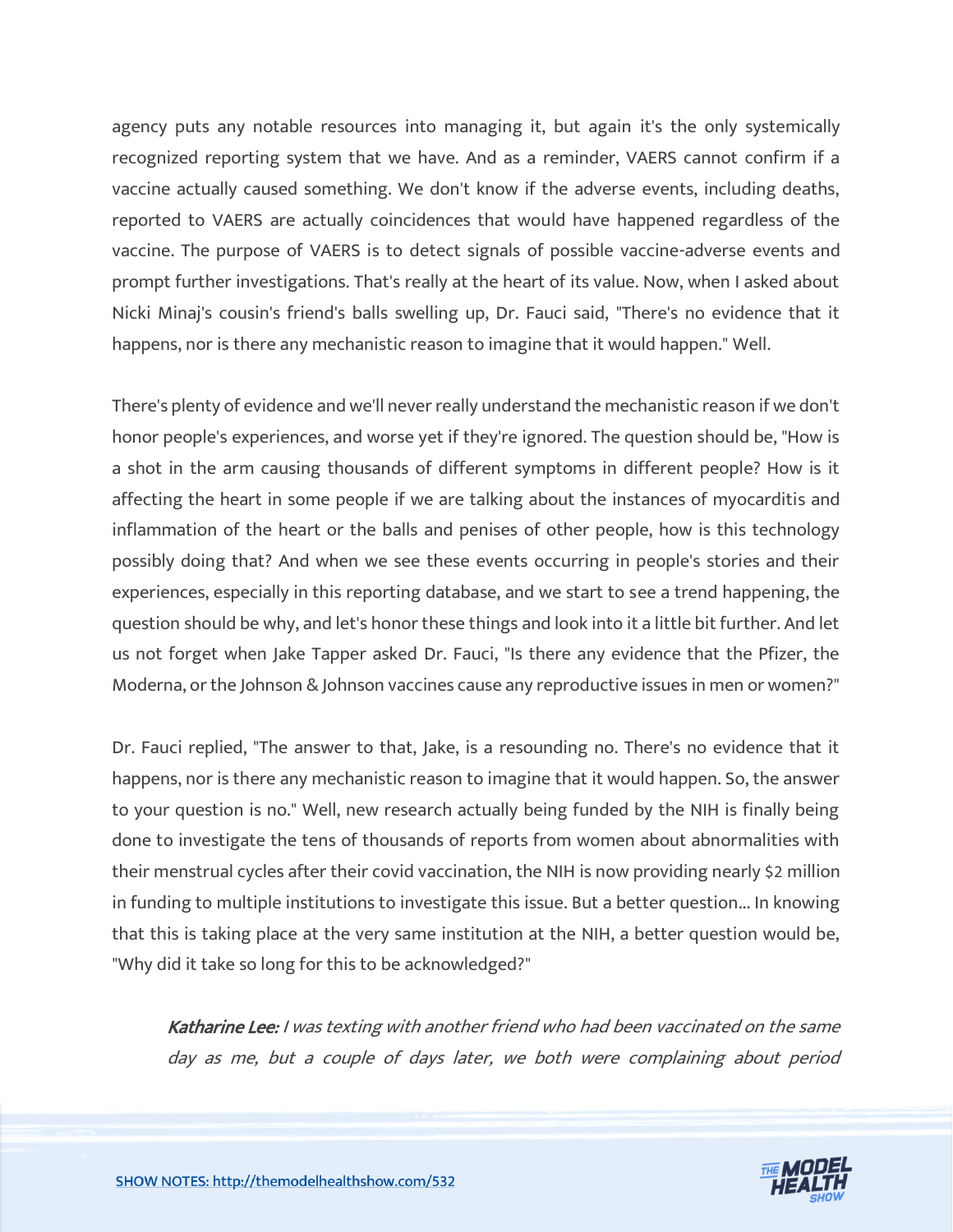symptoms that were unusual for us. And then I reached out to Kate just to ask if anybody had talked to her.

Kathryn B.H. Clancy: It was interesting, it piqued my curiosity for a moment there, and I actually also had pretty significant period symptoms, and I decided to take to Twitter, and that was where I was really surprised how many people said, "Until you said that I hadn't made the connection between the vaccine and the fact that I had a really rough period this time."

~ Some people wrote in saying they were having a period even though they'd already started menopause, others said their period wasn't due for weeks, became days after the shot, and a number of trans folks said that despite being on testosterone, they had period symptoms.

Kathryn B.H. Clancy: And it became very clear very quickly that this was an emerging issue, that it was under-studied, that vaccine trials had not thought to explore it at all. And if anyone was going to pay attention, it was going to be us.

**SHAWN STEVENSON:** Again, the question is, why did this take so long to be acknowledged? This has been going on for almost a year now with women expressing these symptoms and sharing their stories. And we can't understand the mechanistic issue until we acknowledge people's experiences. And this lack of acknowledgment is especially prevalent for women. A report from Duke University states, "Studies show that women's perceptions of gender bias are correct. Compared with male patients, women who present the same condition may not receive the same evidence-based care. For instance, a 2000 study published in the New England Journal of Medicine found that women are seven times more likely than men to be misdiagnosed and discharged in the middle of having a heart attack." How is that possible? A large reason is that medical concepts and treatment protocols are largely based around male physiology, sufficient numbers of female participants are typically not included in clinical trials, and when symptoms and women present themselves, they are often brushed off and considered less valid.

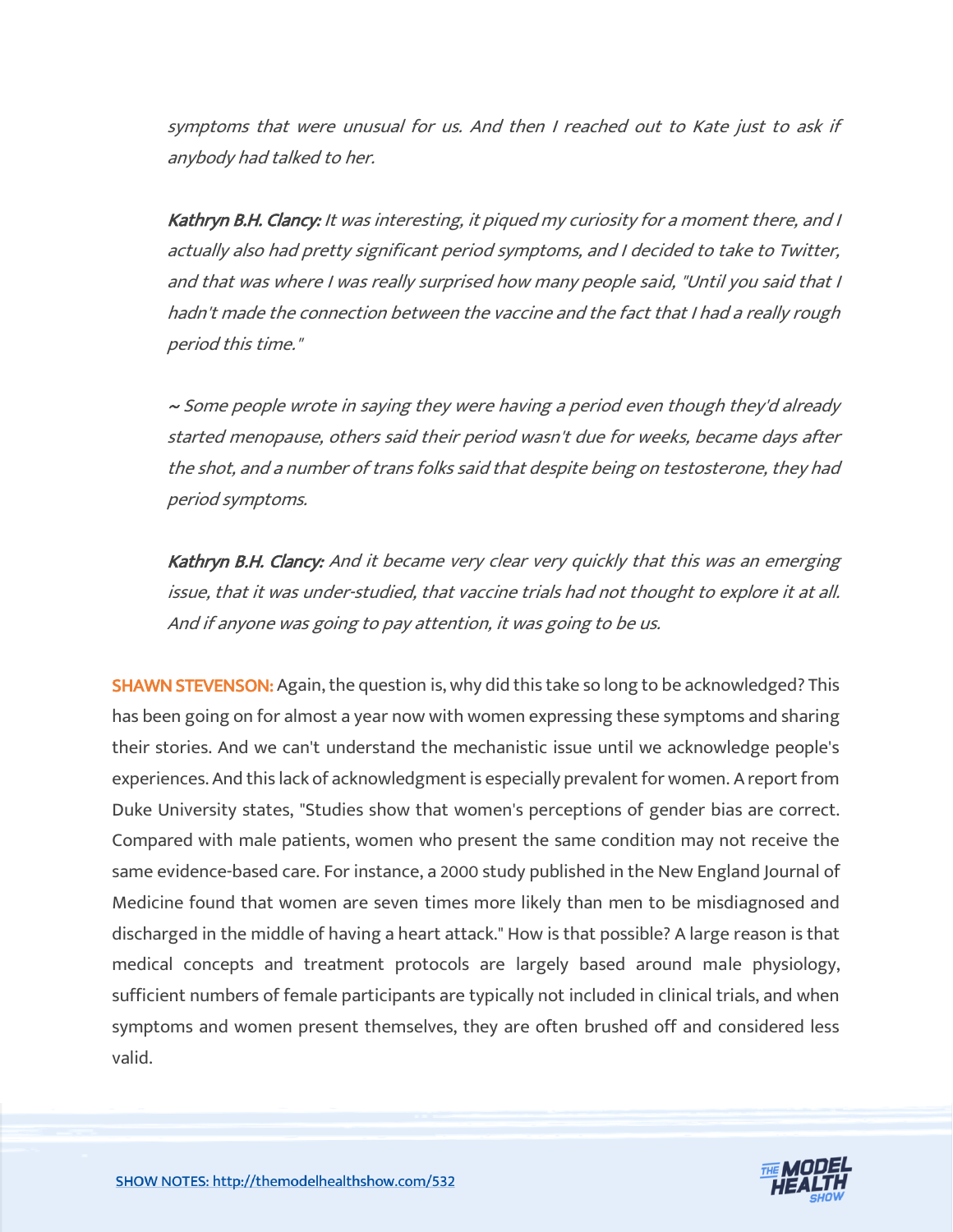It's a systemic issue that's well noted in the research and also the experiences of countless women. We can use this time right now as an opportunity to address these systemic issues, we can use this time, with so much going on in the domain of science, and so much change happening, to actually do a lot of good and to address these things that we've been allowing to take place for decades, ignoring or attacking people's experiences and perspectives isn't going to get us where we need to be.

When Nicki Minaj was attacked in the media, when reporters and health experts alike were saying that her story of someone experiencing testicular swelling and impotence had no basis anywhere in the data, they were obviously not looking at the data. So, to slander her without even acknowledging the possibility of her concern, in the words of Dr. Fauci, "That's not what science is all about." With things being so inflammatory and politicized, people are less likely to even acknowledge an experience that doesn't fit their narrative no matter how true that experience might be. This is our opportunity for us to come together right now to be more open-minded, to be more inquisitive, to be more compassionate, and to really honor the beauty of what science can really be.

Alright, I hope that you gained some new insights from that special segment, and again, make sure that you see the whole video so you can go through and actually look at the various studies, go through the VAERS database along with me at themodelhealthshow.com/c19, the letter C and the numbers 1-9.

Now, another thing that we can expand on here on The Model Health Show is simply asking the question why, why are we seeing such strange, abnormal events if we're looking at everything ranging from abnormalities and administration to abnormalities in myocarditis related to inflammation of the heart, pericarditis, and also inflammation of the brain also being seen. Why is that? Well, what's taking place? And literally, we're talking about altering the makeup of the blood itself. This new technology is encouraging our cells to create... Essentially create and start to print out these abnormal spike protein cells that are now traveling throughout our bloodstream. And if we look at a direct out-picturing of that, it would be easy, kind of an easy on-ramp to see the connection between abnormalities in menstrual cycles, but also if we understand that the blood that's transporting the spike proteins is also going

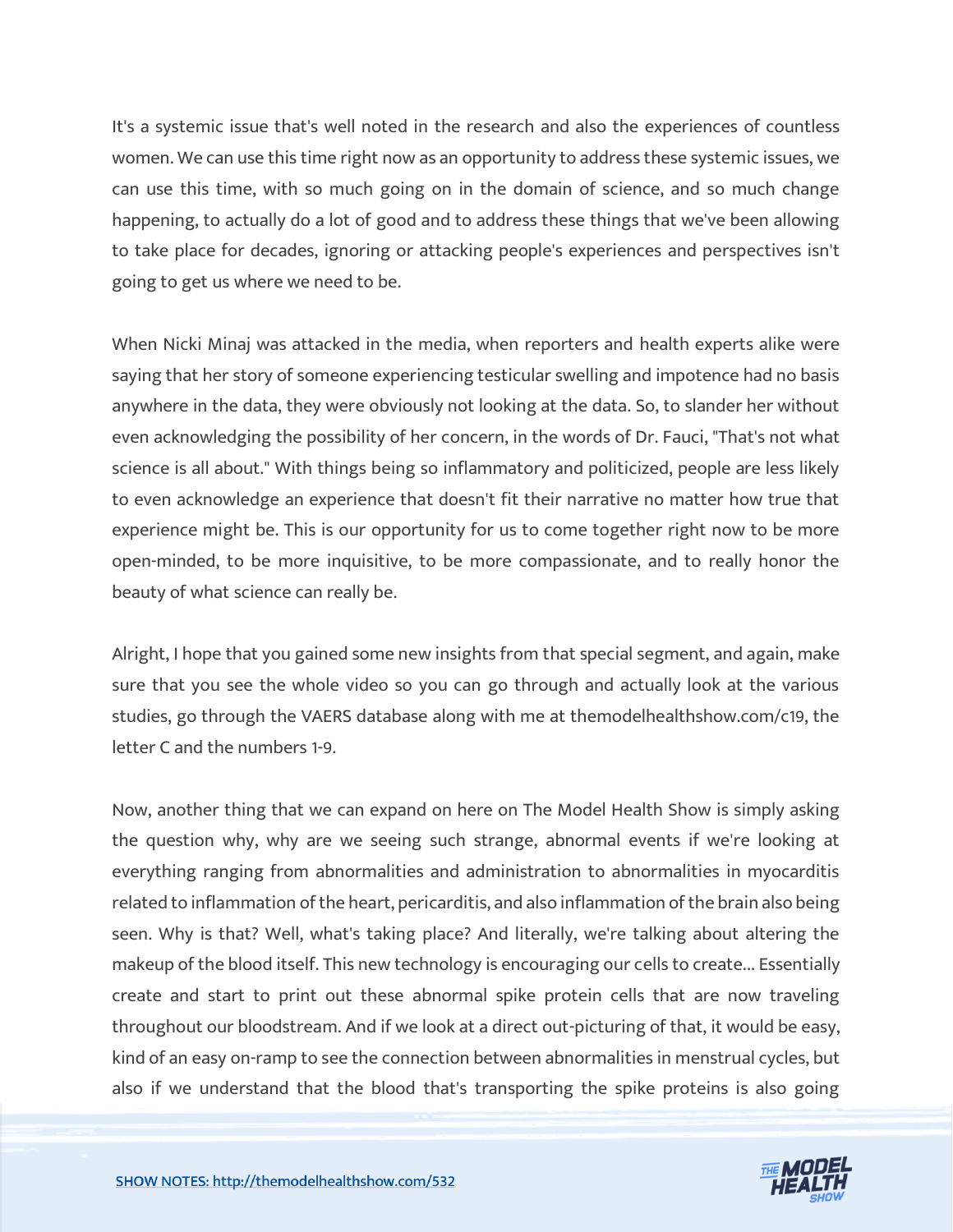through the heart, it's also going to the brain, and we know that these... We do have the bloodbrain barrier, but we know that spike protein has been found to be very effective in crossing the blood-brain barrier and make its way into the brain. We do have many instances now reported of brain inflammation as well. So why is this happening? And really, from what I'm theorizing and seeing just in the data, has a lot to do with the alterations that's taking place in the blood itself with the spike protein.

Now, we also have to keep in mind that not only is it altering the makeup of the blood, but the blood is then being used to literally "build" our organs and other tissues, they're being used to make our cells. So, the downstream effects, if we take a rational analysis of this, they should be alarming, but not that surprising, because this has all been done... We've never done this before. In recent, modern medicine, where we have a drug formulated and then released to the public at mass scale, talking getting hundreds of millions of people so quickly, we're talking about within a year, this has never been done before. And somebody might have... There's a lot of what about-ism, there's a lot of missing the point going on. "Well, mRNA has been around for many... " Listen, we're talking about the specific formulation to utilize mRNA technology to encourage the creation of the spike protein. This is new, it has never been done before.

So, whenever people have that argument, they're really missing the point, and that what about-ism isn't going to get us anywhere. The bottom line, everybody, it's a very rational, logical thing to say, it's a fact, this is a new intervention just formulated, and within the span of a year released at mass scale, it's never been done before. So, to see all these adverse events, again, when we're treating a symptom of a much bigger issue superficially and not actually getting to the issue of susceptibility, which again, we've mentioned this already, the number one susceptibility, the number one... The leading cause of death related to covid is obesity, published by the CDC, and just overall dysfunction with metabolism, anxiety, and fear-related disorders, these are our greatest susceptibilities, these things are not getting addressed, the real problem is not getting addressed, that's making us susceptible, we're superficially doing a thing and wondering why we're getting these weird side-effects. They exist, but again, this is not to say that pharmaceutical interventions including vaccines cannot be used with efficacy, the issue is we have to acknowledge that we're coming into this, and suddenly we're shifting

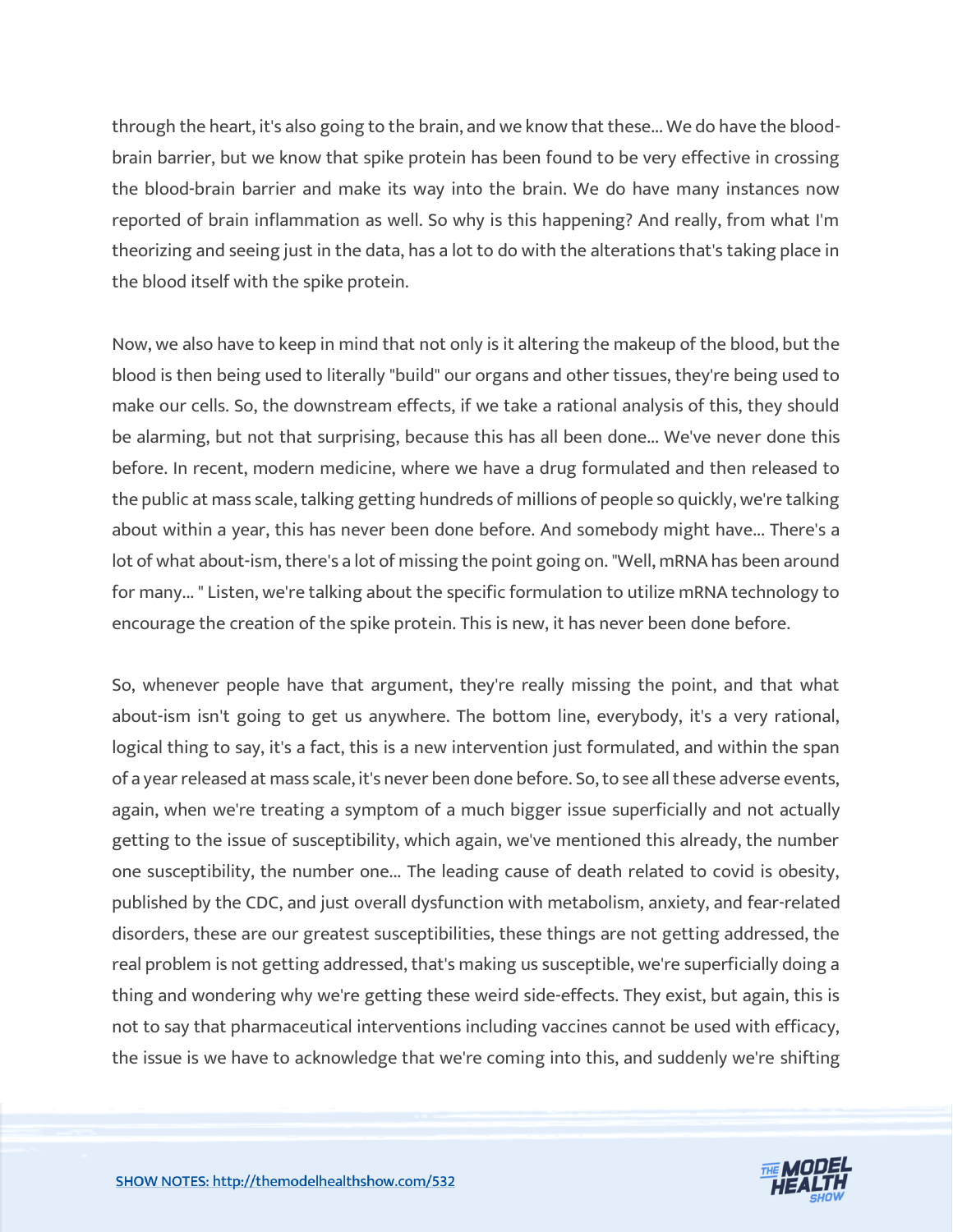our growing logic in recent years about the behavior of these pharmaceutical companies to suddenly... All of that goes out the window.

Right now, it's so funny to me because at this time we're also having all of these big films and projects coming out, targeting and talking about what's taking place with pharmaceutical companies and the opioid epidemic, for example. We've got a program on Hulu, Dopesick, for example. We've got Crime of the Century, the documentary on HBO Max, really well done. And looking at the billions of dollars in profit is disgusting, and knowingly killing people, about a million Americans have died. About a million Americans have died at the hands of these drugs just within... Since 2000, a million Americans have lost their lives, that's not even to count the tens of millions injured and the tens of millions of families fractured and destroyed. How much is that worth? We have Johnson & Johnson now recently ordered to pay part of a \$26 billion settlement for their contribution to the opioid epidemic, which is scraps to them.

And this is just the nature of the beast because most people... That new story was here today, gone today, most people have no idea about it. All they know about is Johnson & Johnson has come through with a vaccine. Blood is on their hands, they're killers, they knowingly... They are the world's largest producer of the narcotics used to make opioids, this "super poppy," this genetically modified super poppy. And they're just operating business as usual. And it's not okay, we have to look at the integrity of where this stuff is coming from, it matters. We can't just turn a blind eye to one thing, because what happens is you end up losing that other eye. Then we get to a place where we're like... This show, See, it's called See, S-E-E, See on Apple TV, where we are generations in the future, and because of a virus, humanity has lost their ability to see, they've lost their sight.

This was made pre-covid, they didn't know. It's so poetic that humans are bringing these things forward right now, and for us to understand... And what was deemed to be was that our sight was what got us into that place where we destroyed humanity. Having sight, but not having vision. Having sight, but not being able to see what's right in front of you. As of this recording, we have a new report published in the BMJ. Again, we'll put this up for you to see. A whistleblower has come forward, working in the Pfizer vaccine trial. And again, I was sharing the data from the very beginning, about Pfizer's criminal history, massive criminal history from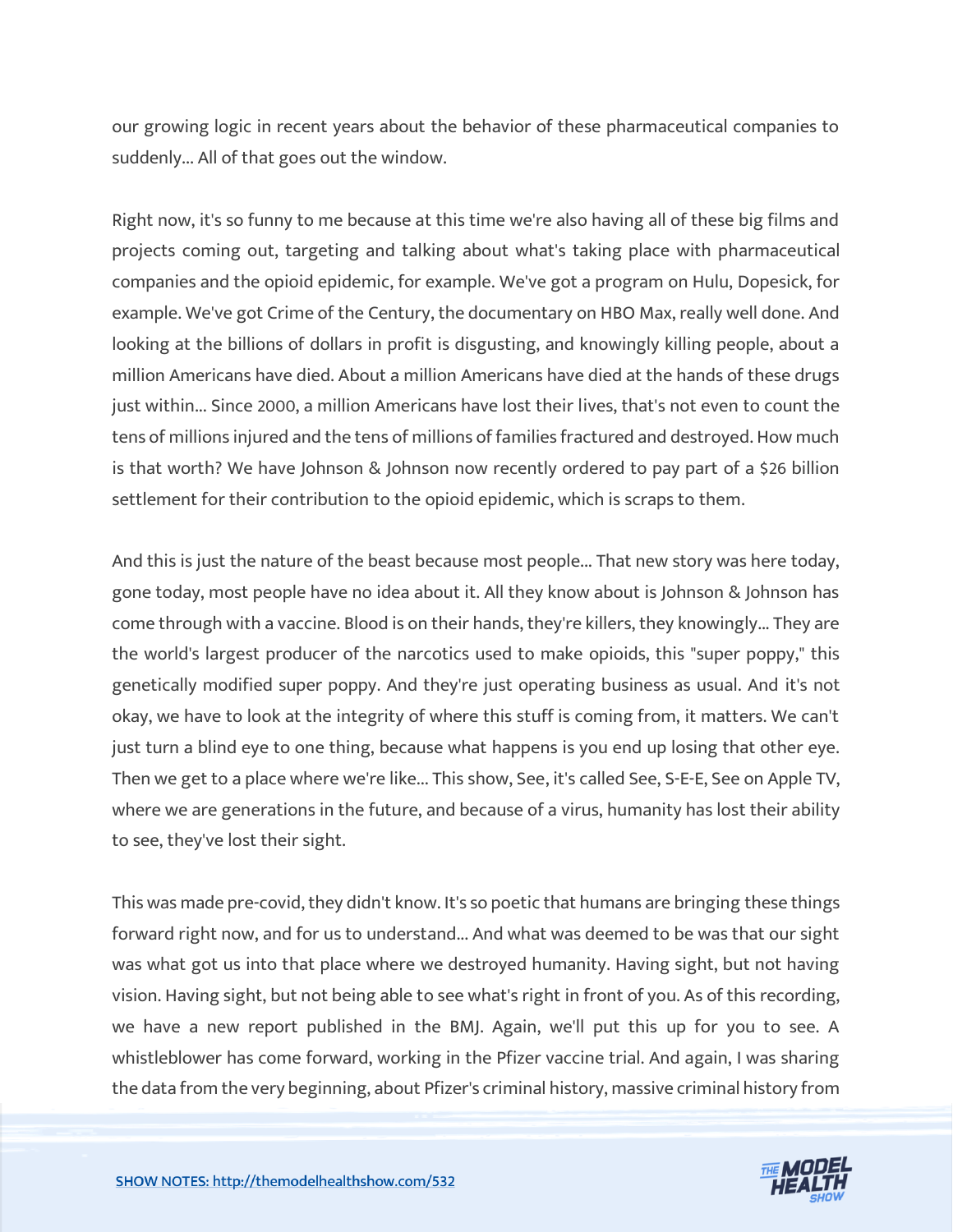the very beginning, because again, I felt that we had already established, as a health community, people that are really about that life, that there's a nefarious nature and the manipulation taking place with the biggest drug companies. One of those being Pfizer was convicted of criminal activity and ordered to pay the largest health care fraud settlement in the history of the Department of Justice, the largest health care fraud settlement, and this is just what they got caught doing.

Do you know how powerful these organizations are? This is only a fraction of a fraction of a fraction of a fraction of the things that they've actually done. In order to pay \$2.3 billion for their fraudulent activities, nothing... Do you know how much they're making in this vaccine campaign? Tens of billions of dollars. It's insane. It's a cash cow now with boosters rolling out. Pfizer was also guilty of pushing Prempro to the market, a drug used to treat symptoms of menopause with questionable safety data, which they knew, purposefully, and ended up causing breast cancer in countless victims, they're eventually paying out over a billion dollars for their crime, scratched them. Also, they were caught, Pfizer, testing drugs, unapproved drugs on children in Nigeria. Now, that just sounds like something in a movie, it doesn't even sound real, in a foreign country testing unapproved drugs on children, but it's true.

And so, in this situation with the whistleblower coming forward, and again, this is published in the BMJ just a couple of days ago as of this recording. And what the whistleblower... And this is a person who has a couple of decades of research experience in drug testing, vaccine trials, and these people are not coming forward because they want to be disruptive because they want to be outed or any of that stuff because it's dangerous. And it is not fun to be demonized, because right now the media, this is one of those layers of this, our media today here in the United States is largely funded by pharmaceutical companies. Do you think they're actually going to talk bad about the person that's paying their bills, the entities that are paying their bills? That's insanity to think that. These stories do come... There are great reporters out there, their stories... And many of them actually listen to The Model Health Show and they try to get these stories out. And they're constantly just pushed to the side, and also, they have to find creative ways to get these stories out.

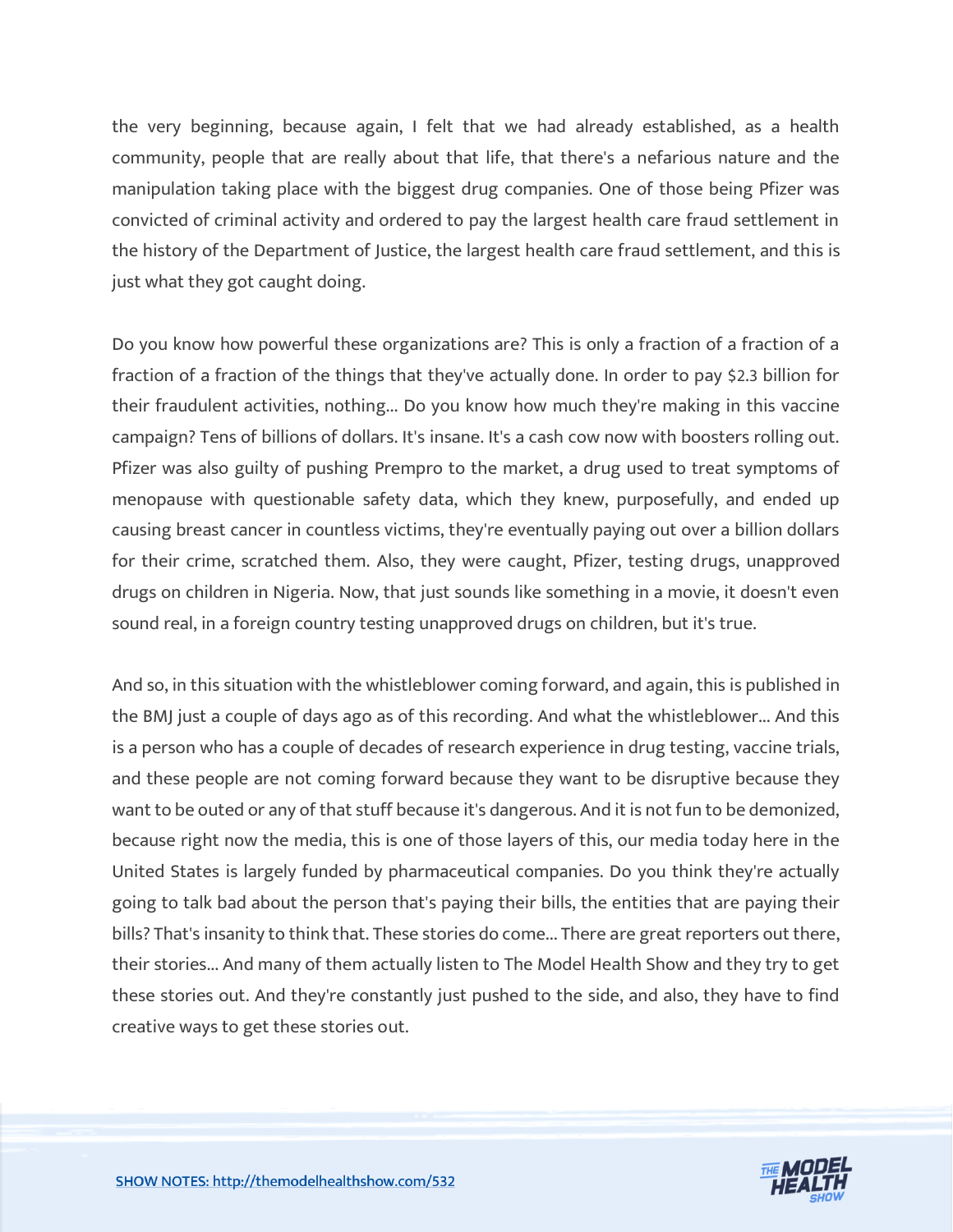And if a story does emerge, like the Johnson & Johnson lawsuit, \$26 billion lawsuits, it's literally here today, gone today. You might hear a news station mention it and it's gone, back on to, "We got new drugs for you," not to mention all the commercials just rolling out, telling you about all these great drugs for all of your problems. It is unethical. And so, folks, coming forward, we got to understand where psychologically the risk that they're taking... But here's what was found in this publication. So again, this is published in the BMJ, this is one of the top, most prestigious medical journals in the world, and I've seen this tendency towards abnormal behavior with peer-reviewed journals recently. Of course, in the age of COVID-19, the BMJ has been the most consistent, asking the tough questions, sharing analysis, publishing data, again, from some of the most prestigious institutions in the world that isn't getting published elsewhere because of the inflammatory nature. But this was published in the BMJ. I'm going to say this one more time, one of the most prestigious medical journals in history.

And here's what the researcher in the Pfizer trials came out and shared, that there was potential unblinding during several facets of the study, poor laboratory management, protocol deviations not being reported. The researcher came forward and shared their concerns, they were ignored. They then reported it to the FDA, then they got fired for "not being a good fit." It's this series again, the same story of covering up. And the question is because the same organization is funding this research is responsible for multiple labs, and there are so many different things that were... We were definitely not crossing our T's and dotting our I's in this. It's been this project warp-speed mentality, and the problem is that human biology doesn't operate on warp speed.

We can fast-track a drug and unleash it to the public within a year, but biology takes time, the downstream effects, the "side effects" of altering how ourselves are being produced, and then the integration, how these cells are then becoming a part of our tissues, we don't know the long-term ramifications. And just in the short-term, what's taken place is... It's kind of insane, and it's insane that we're not talking about it and having a logical conversation to see truly, what is a cost-benefit analysis here for all populations? Because it's been a one-size-fits-all approach to this, which is, again, that is another point of insanity, but also this is another big takeaway from today's episode, is this term "informed consent." It's been stolen from our society, they have no idea what they're doing, the average person, they just want to be safe,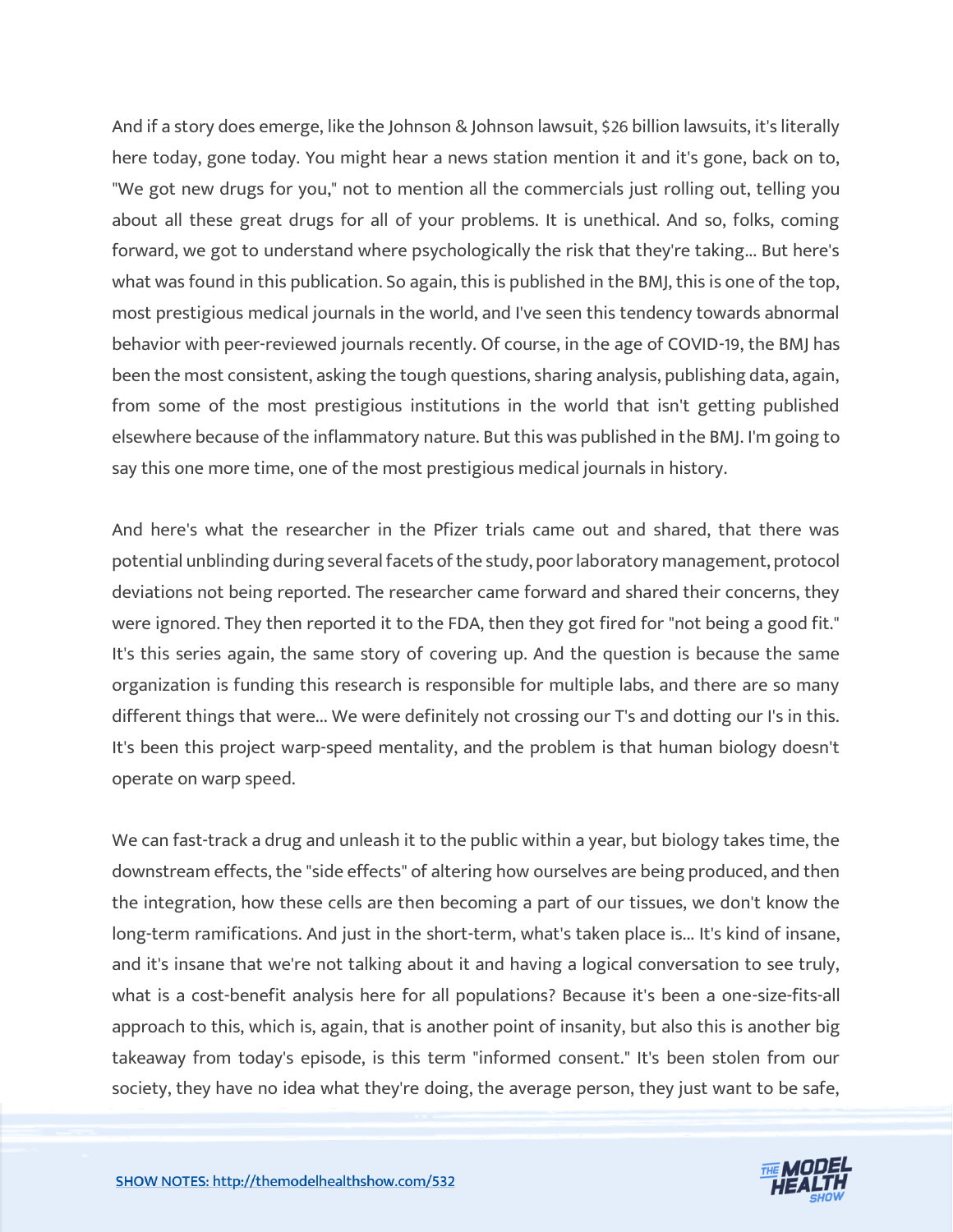they just want to take care of their family, they just want their kids to be safe. We cannot hourly blame that. Now, once we get educated, once we get access to the information, it becomes our responsibility to do something with it or not.

So, bringing logic back into the room is going to require us to learn from our past experiences, you've probably heard the statement that when someone shows you who they are, believe them. When someone shows you who they are, believe them. That same sentiment comes to not just individuals, but to organizations. And I shared this on a recent episode of The Model Health Show, again, just looking at factual evidence. And this whistle-blower coming forward, this is not a surprise to me at all, because I had already seen the data, and I also shared the data with you, that there was an absolutely atrocious un-blinding that took place that pretty much, maybe a fraction of a percent of the population actually knows about this, the Moderna and Pfizer vaccine trials were conducted as expected with a control group. This is a group within the trial who are given a placebo and not the test vaccine. Again, this is the very nature of a randomized placebo-controlled trial, the highest standard to understand the effectiveness and efficacy of things that are implemented, be it a supplement, be it a pharmaceutical drug, be it a physical intervention, a randomized placebo-controlled trial is the gold standard, so we can actually get viable data.

However, with both Moderna and Pfizer during the trial and after the vaccines were given emergency-use authorization, the vaccine companies conducting the trial decided to break protocol and notify the control group that they were not really given the vaccine.

This is a fact, and it's under the guise of being ethical, but this is so unethical because it immediately... It takes a... And this was used to get emergency-use authorization was the fact that they had a control group, but suddenly that was shifted. They were offered the vaccine, the opportunity to take the vaccine, the people who were in the control group, and a huge percentage of the control group were then given the vaccine under the guise that it was the righteous thing to do to offer it to them so that they were left out of this miraculous protection, even though it broke the very code of conduct and research that was used to get the vaccine approved for use in the first place. Dr. Carlos Fierro, who ran one of the clinical trials says, every participant was called back after the FDA authorized the vaccine, "during that

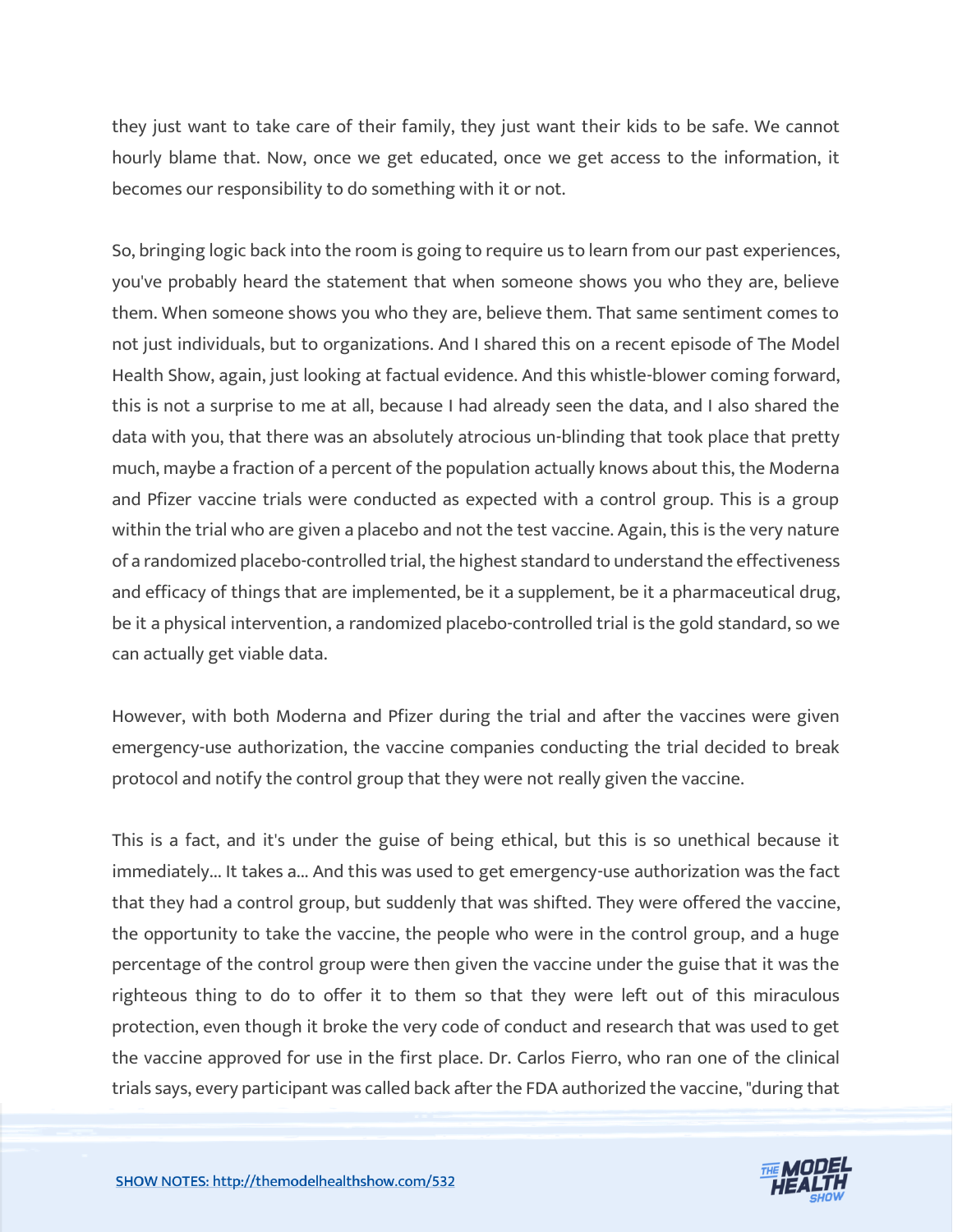visit, we discussed the options, which included staying in the study without the vaccine. And amazingly, there were people, a couple of people who chose to do that, a couple of people who chose that." Amazingly, there were a couple of people who were going to make sure the data that you were using for the FDA approval of this new drug were going to do what the drug companies promised they'd do.

A couple of people decided to actually stick to what was promised, but the truth is these companies intentionally un-blinded them, and it was not out of the kindness of their hearts to give them this special vaccine, because what this really did was muddy up the data, and by doing so, intentionally eliminating some of the most vital data that was promised to come from these trials. Dr. Steven Goodman, a clinical trial specialist at Stanford University, says, losing those control groups makes it more difficult to answer some important questions about COVID-19 vaccines. "We don't know how long protection lasts," he says, "we don't know efficacy against variants, for which we definitely need a good control arm, and we don't know if there are any differences in any of these parameters by age or race or infirmity." This deceitful decision happened before we found out that the promised protection doesn't last very long. This could have been identified, this was before we found out the subpar efficacy against variance. This could have been identified. And also, before we saw clearly these vaccines don't actually effectively reduce transmission, all of these things could have been seen coming if suddenly they didn't decide to unblind, unethically unblind and lie, because they used a controlled placebo trial to get authorization, then they took away the placebo group.

Literally, I cannot believe that I'm even talking about this, that this is even a thing. And then proceeding to make tens of billions of dollars from our society, from our citizens, it just baffles me because I really believe there, we're so much better than this, but we've got to take back control of our minds and our thinking and get back to a place of logic.

That report goes on to say, "Clinical trials that include a placebo group are the surest and most definitive ways to gather information about vaccine effectiveness." Now, I believe that all of this is taking place for us to learn some really valuable data, for us to really pay attention to the major issues that have been festering beneath the surface that we've come to accept as normal, for us to see situations like this take place in clinical trials that again are making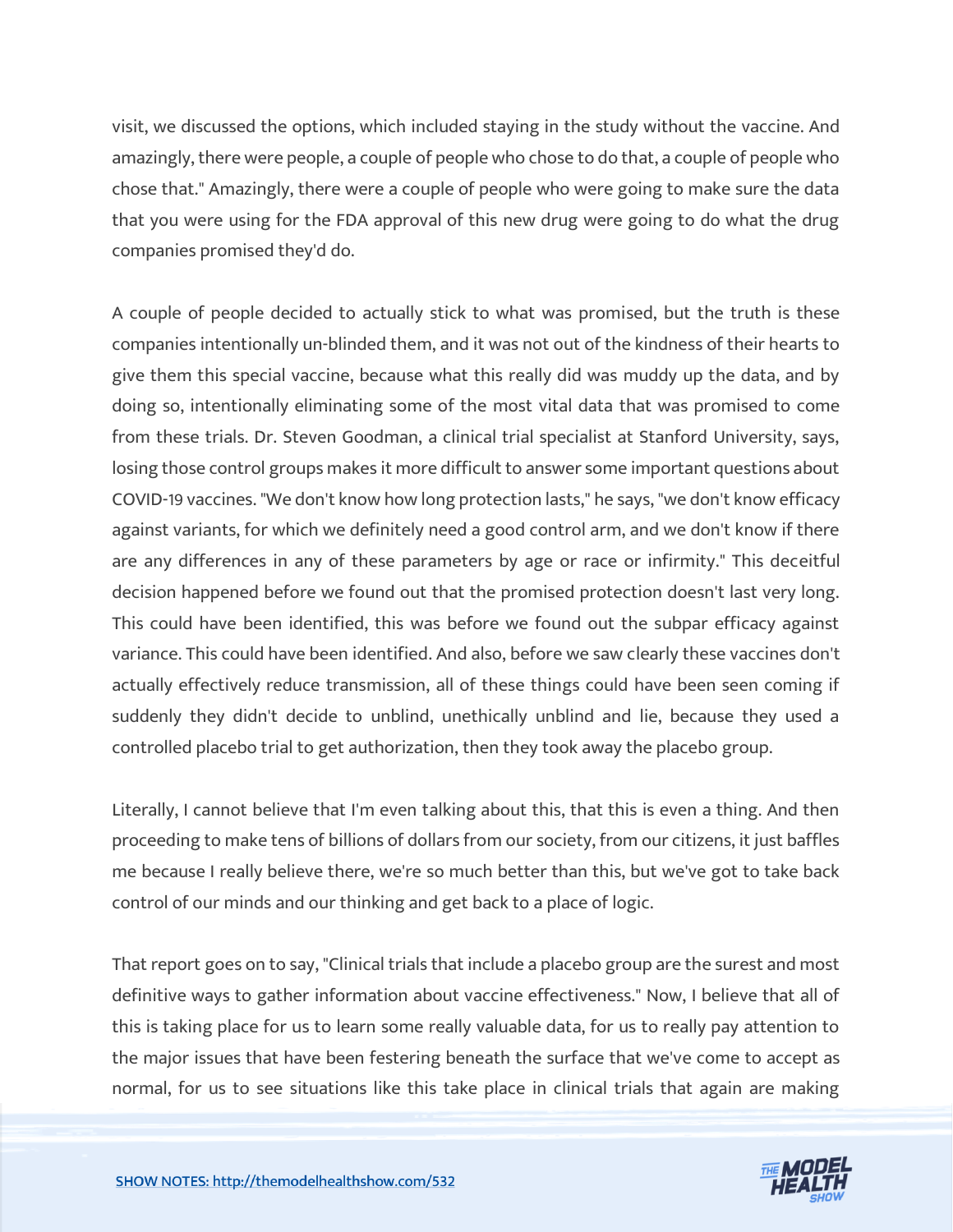organizations billions of dollars, for us to say, "You know what? This is not acceptable, we will never tolerate something like this again, we have very specific parameters by which we monitor, and we measure, and we test things to ensure efficacy and safety. We're not just going to bypass this ever again, just look at the results." So, this is my firm belief, is that we're actually getting a chance to look at these things, but we've got to look.

Another one of those issues again, if you're wondering, even if we're talking about our standards of efficacy and safety, we did a masterclass on the FDA itself, and we'll put that for you in the show notes, you must watch that episode or listen to that episode right after this one, get fully immersed in the structure of what the...

We go literally from the beginning of the origins of the FDA up to the status of its performance today, which is going to be shocking. But another one of those crafty issues that again, hopefully, we're going to get into a place where this is not acceptable, is this revolving door of FDA officials working at pharmaceutical companies, and pharmaceutical reps and people on the board of directors at pharmacy companies then getting jobs at the FDA. That's an incestuous relationship. One of those folks being the former FDA commissioner, the head person at the FDA, Scott Gottlieb, left the FDA and joined Pfizer right before the pandemic kicked off in 2019. How is this even appropriate? Nearly 30% of FDA employees leave the FDA and get high-paying jobs in pharmaceuticals companies. This would logically make you question what FDA employees may be doing to get in the good graces of the pharmaceutical company for their future cushy jobs with them, and what kind of inside data, internal information they're utilizing in drug-approval, formulation, documentation. The list goes on and on because, a lot of folks aren't aware of this, but what's happening with the FDA, the FDA is largely funded by pharmaceutical companies, about 50% of the overall budget of the FDA, our Food and Drug Administration, that's supposed to be...

That's supposed to be protecting us. And supposed to be the protective force and policing pharmaceutical companies is funded by those same pharmaceutical companies to the tune of billions of dollars each year, is going from pharmaceutical company pockets into the FDA's pockets, about half of their overall budget and about 75% of their scientific review budget is coming from drug companies. And being that this is a case, it's not that the FDA is actually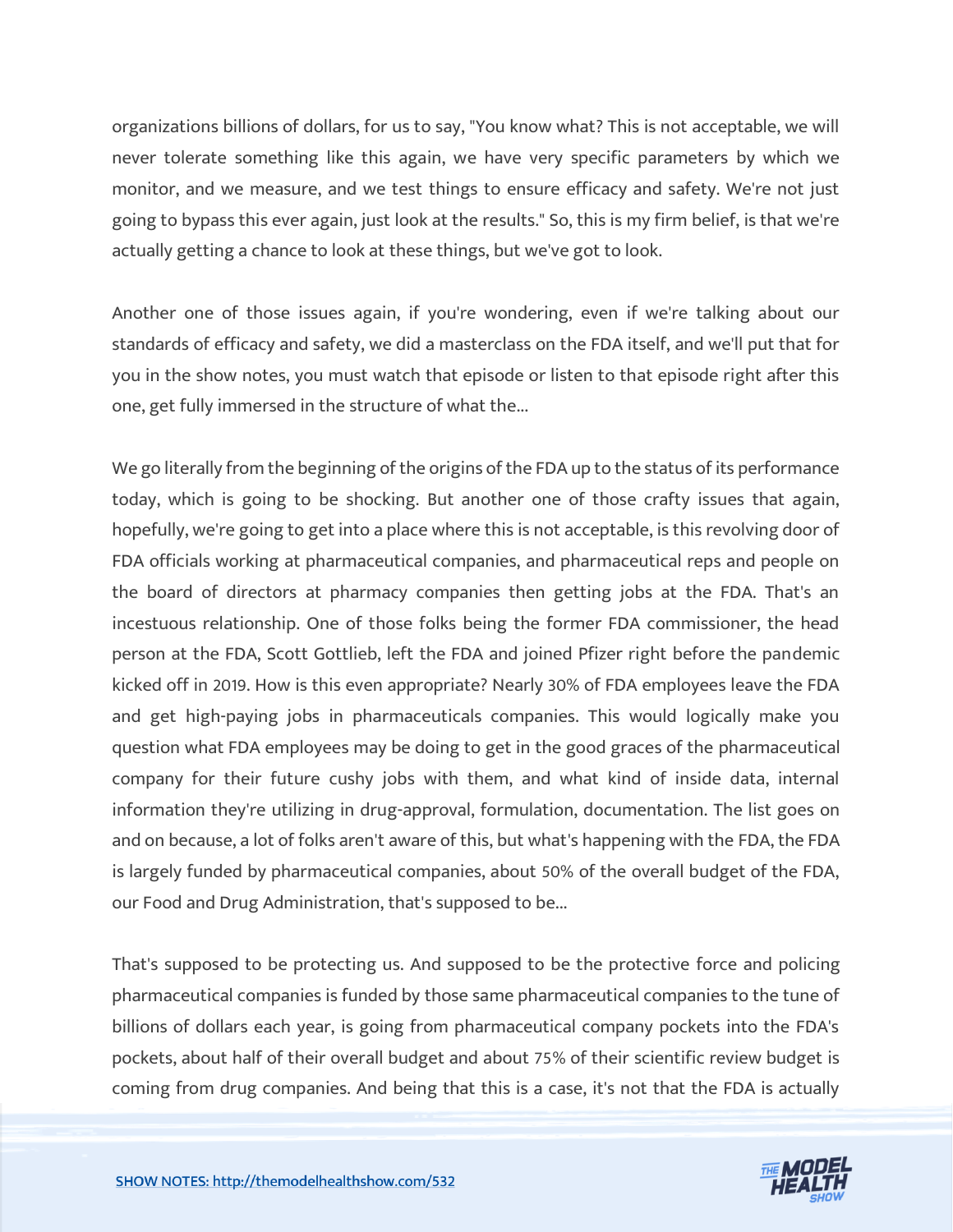taking the data or the drugs from the drug companies and then running it through their own trials to see, "Let me make sure that what data you're giving me is actually accurate." No, they don't do that, they just take the drug companies' word for it. The drug company runs their own trial, gives it to the FDA for approval. That's it. And on that board of approval, the physician board of approval with the FDA, this is published in one of our most prestigious journals, the Journal of Science, after doing an analysis, nearly 40% of the physicians on the approval board at the FDA receive money, receive payments in the form of cash payments, gifts, grants from pharmaceutical companies, but there's a loophole, they don't do it... They don't give them the thing, and then they get the approval of their drug or the non-approval or approval of a competitor's drug that can help their profit...

Their market share, whatever the case might be, they don't do it up-front, it's called post hoc payments received. So, this can happen after the drug is up for approval, then they get the money six months later, nine months later, a year later, but really great investigational reporting was done to track... And this isn't even hidden, that's the thing, it happens so often again, nearly 40% of physicians on review boards or drugs receive payments from the same pharmaceutical companies, drugs who they are supposed to be, with integrity, without bias, analyzing their data, receive money from those same pharmaceutical companies, thousands, tens of thousands, hundreds of thousands, in some instances, millions of dollars going into the pocket of those folks on the physician approval boards at the FDA. It is not okay, it's not okay. This is just using basic logic. These are things that we must not allow if we're going to have real integrity in this process.

Now again, to see the silver lining in this situation is for us to say, "We will no longer accept these conditions and we must change to actually see safety and efficacy because all of the corners that were cut in unleashing this massive vaccine campaign...

If you actually look at how effective it is when it's been pressed into our society, and the data that was manipulated, that was unethically altered, taking away the control group, for example, then you start to see why things have played out the way that they've played out. Because it's gone from a miracle discovery that dramatically reduces viral load, and it turned out not to be true, it's going from a dramatically reduced transmission with the vaccine that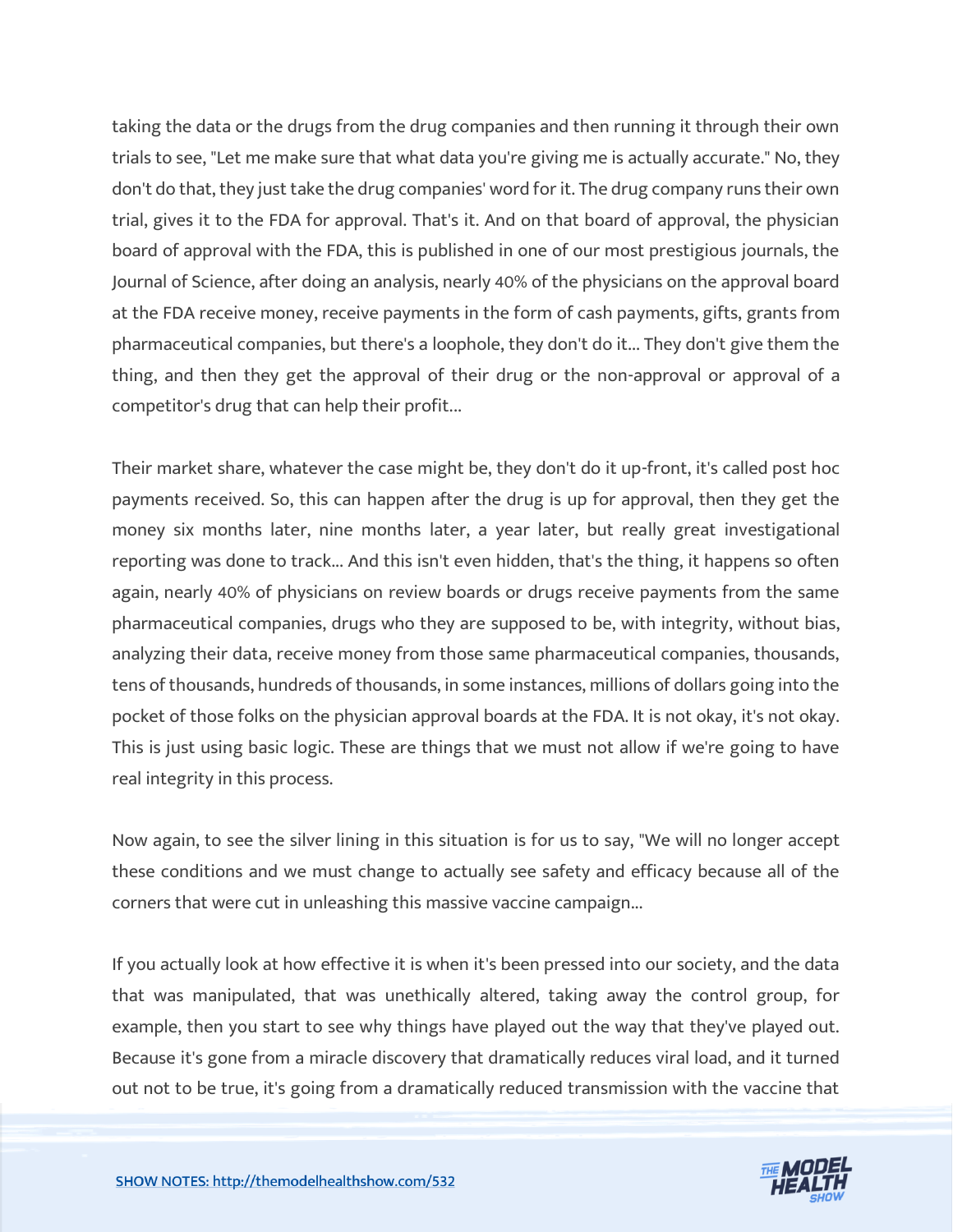turned out not to be true, it went from, "It reduces your susceptibility to infection dramatically," turned out not to be true. And finally, the argument that's being clung on to with dear life right now is that it dramatically reduces the risk of severe symptoms. Well, there is some data that has maintained that to be true, but not very long, the debatable level of protection against severe symptoms has been found to rise and fall faster than the popularity of Gangnam Style.

Now, if we've been keeping our eyes on the data coming out of Israel, which is known to be the "most vaccinated population on Earth," we've seen that the effectiveness varying significantly, and this can range from two to six months later, prompting the advent and this massive campaign towards boosters. And again, we're not questioning like, "Hey, I thought that this was supposed to be reducing viral load, reducing susceptibility, reducing transmission, all these promises, and now it's just clung on to this one thing, reducing severe symptoms.

When we shared this with Dr. Ron Brown, who actually has the published peer-reviewed study looking at the efficacy of the COVID-19 mRNA trials with Pfizer and Moderna... We had him here on the show because that's what we do, we will go and actually go to the researcher and find out, if at all possible, what's going on here. And he shared with us the details and the difference between relative risk reduction and absolute risk reduction seen in clinical trials. The relative risk reduction, yes, we're talking 94%, 95% with Moderna and Pfizer. That's the relative risk reduction. But what they failed to disclose to the public is the absolute risk reduction, which, the absolute risk reduction is your risk reduction as an individual, as a person in the real world, your risk reduction in these clinical trials with Pfizer. The absolute risk reduction wasn't 95%, it was 0.7%, 0.7% absolute risk reduction for the specific individual in the real world. For the Moderna vaccine, it was a 1.1% absolute risk reduction for not severe symptoms, that was not demonstrated in the clinical trials, it was a reduction in mild symptoms.

And this is just the facts, if it was different, I'd be fine with that, if it actually was demonstrated to reduce the risk of severe symptoms in the clinical trials, because that was the thing it devolved to... It devolved from reducing viral load, reducing susceptibility, reducing transmission, reducing hospitalizations, now, have we seen a benefit with reductions in severe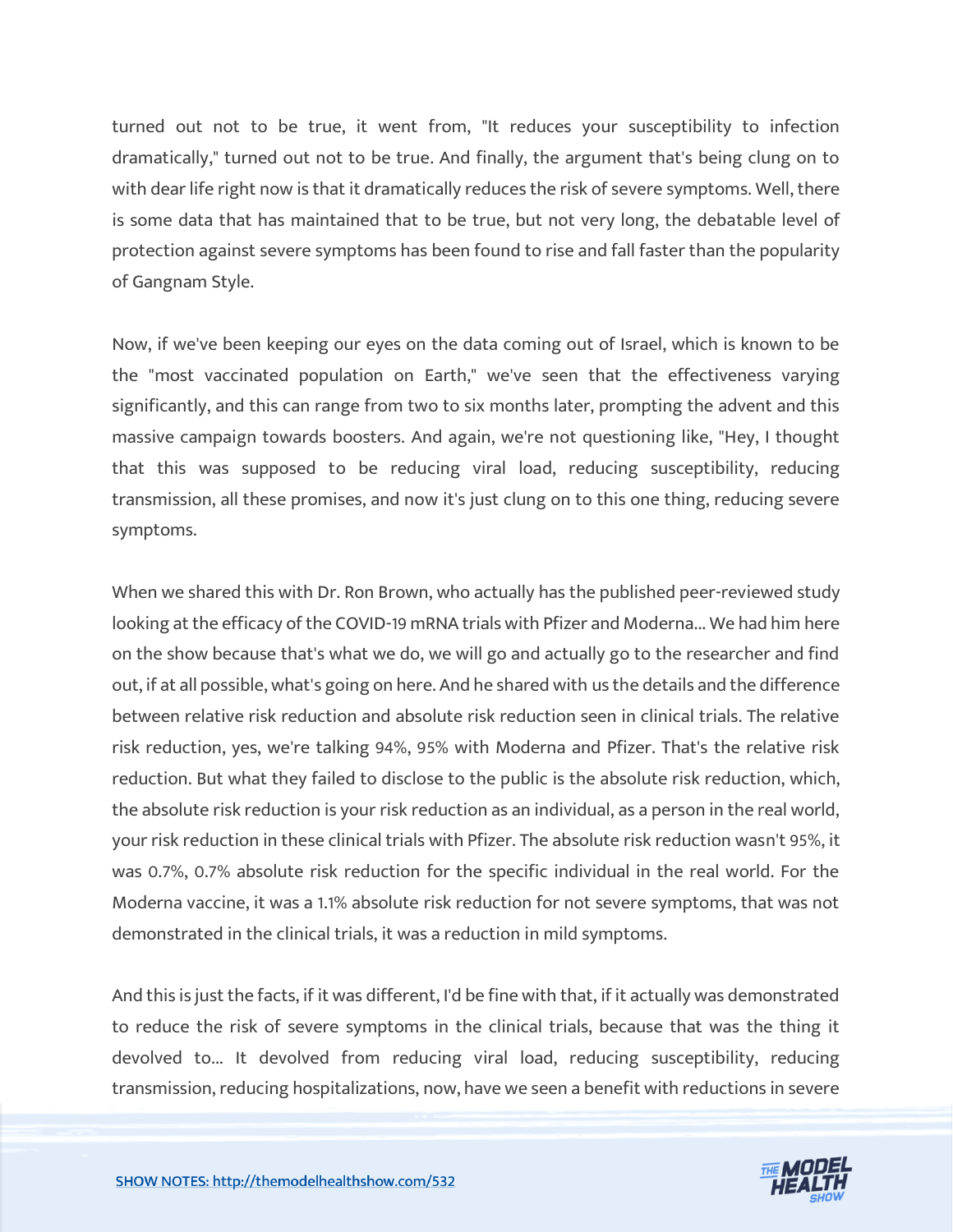outcomes? I think some data is definitely pointing towards that, but we've got to look at where the data is coming from and take all of this into perspective, because when they actually test a cluster of people, not just saying, not looking at headlines, not just listening to cookie-cutter numbers from public health officials, show me the data. Show me the numbers. Show me the money, Jerry. Shout-out to Jerry Maguire, Cuba Gooding Jr. But when a cluster of people, like let's actually just test everybody and see what's going on with vaccine effectiveness in the real world. One of those occurrences was this cluster from an outbreak that took place in Massachusetts that we've talked about before, but I think it's important to re-evaluate right here, which is... And again, this was published and reported by the CDC, and they tested 469 cases of COVID-19 associated with public gatherings that took place in this outbreak in Massachusetts. And what they found was that 74% of the cases were people who were vaccinated right.

Now, this would be front-page news, it would have been everywhere if it was the reverse, but it wasn't, it didn't fit the narrative. And another important thing for us to note during this study is that out of those 469 cases, only five of those people had to be hospitalized, four out of five were vaccinated. So, 80% of the people hospitalized were vaccinated versus unvaccinated, what if that was the headline? This isn't true everywhere, this isn't going to be true in every cluster, but this is one of the only clusters that was actually done and published. We can't just be saying things like, "It's a pandemic of the unvaccinated," show me the data, show me the actual clusters where we're testing everybody, and confirming this.

Now again, not to say that that it's not the case in some places, but if you actually talk to people working in these institutions, what do their metrics look like, what is their testing modalities, what does the data look like? You start to see the spectrum, it's a spectrum, where it's the case in some places, it's not the case in others. And because of this cluster if you're wondering what happened... Because there was this big campaign going, where public health officials and politicians were saying, "If you get the vax, you can take off your mask, get the vax, remove your mask."

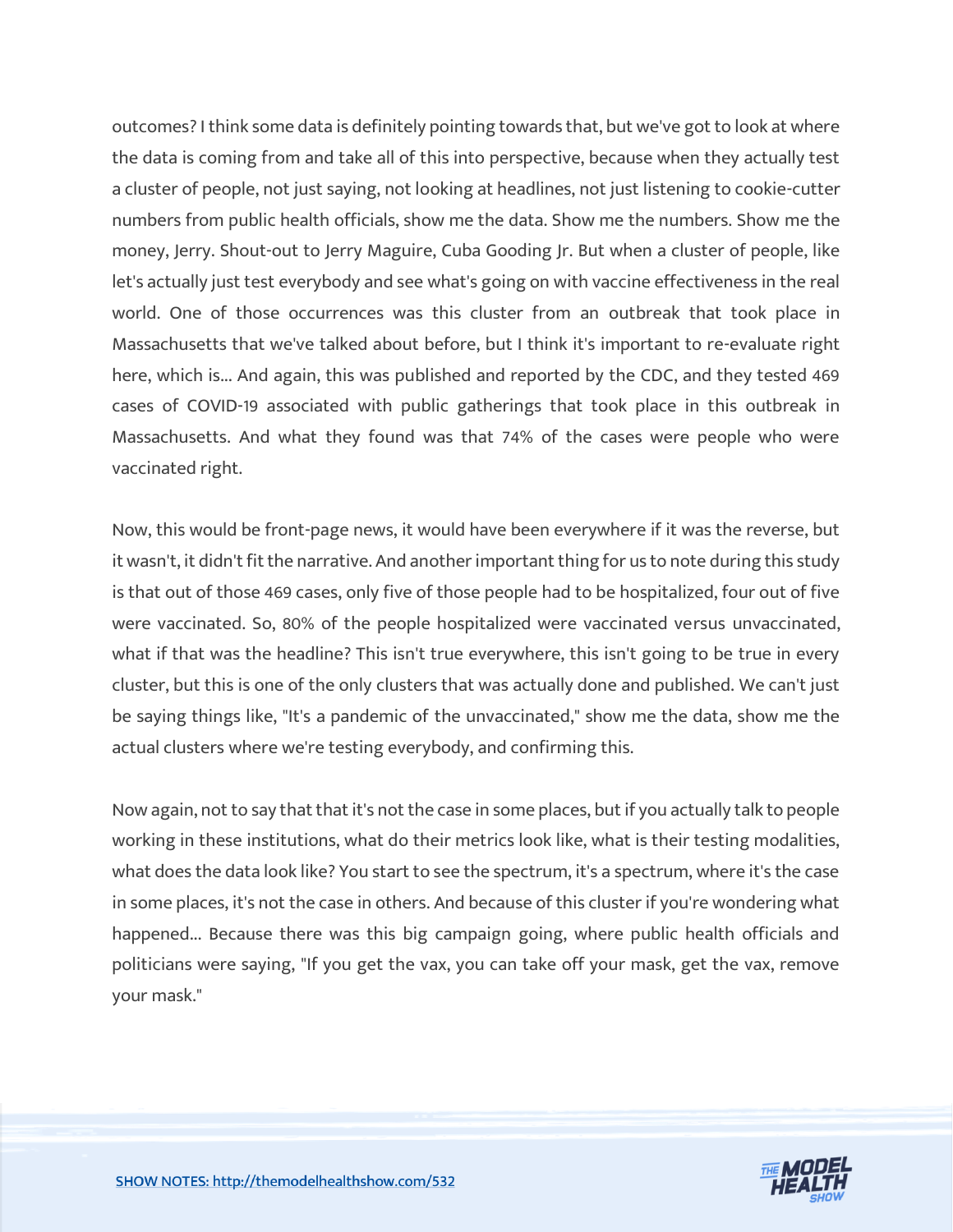Today, CDC is updating our guidance for fully vaccinated people. Anyone who is fully vaccinated can participate in indoor and outdoor activities large or small without wearing a mask or physical distancing.

If you've been fully vaccinated, you no longer need to wear a mask. Let me repeat, if you are fully vaccinated, you no longer need to wear a mask.

SHAWN STEVENSON: And then all of a sudden, they were like, "Actually, put it back on." What happened? Well, this cluster happened. It's a cluster, this cluster happened and they're just like, "Woah, wait a minute, we've got some unexplained issues going on here with transmission and severe outcomes in people who are vaccinated, let's put those mass back on. Don't tell them why, just say for safety. And blame people who are unvaccinated, by the way." That's not logical, it's not okay, now when I mentioned specifically studies that note, even if there is a vaccine-induced reduction in viral load, it's well noted that the benefit vanishes within two to six months, and this is based on data published in the peer-reviewed journal, Nature. But when clusters are actually done and people are actually tested, we see that unvaccinated and vaccinated people have similar viral loads in communities. A collaborative study conducted by researchers at the Department of Pathobiological Sciences at the University of Wisconsin, Madison, analyzed the viral load in SARS COV 2 positive samples collected from 83 individuals in Dane County, Wisconsin. The scientists divided the participants into two groups, the fully vaccinated group with 32 individuals, and the unvaccinated group with 51 individuals, and found no significant difference in viral load between the two groups.

If you're watching the video, you can see on screen the data plotted out in graph form, and you can just see how similar they are despite the vaccination status. This was the thing... It's as if it never happened. When health officials were coming out and saying that it reduces the viral load, it reduces transmission, they were saying these things, and then it's just like they didn't apologize, they didn't say, "Hey, actually, we got it wrong," because that's what the data shows. And again, we've got to have the audacity to say, "Hey, let's actually look at the clusters, let's actually test people so we can get some real viable data and stop having all of these anecdotal... "Because the anecdotal data matters. But when it comes to such an inflammatory issue that we're experiencing today, we've got to be able to test things and understand the data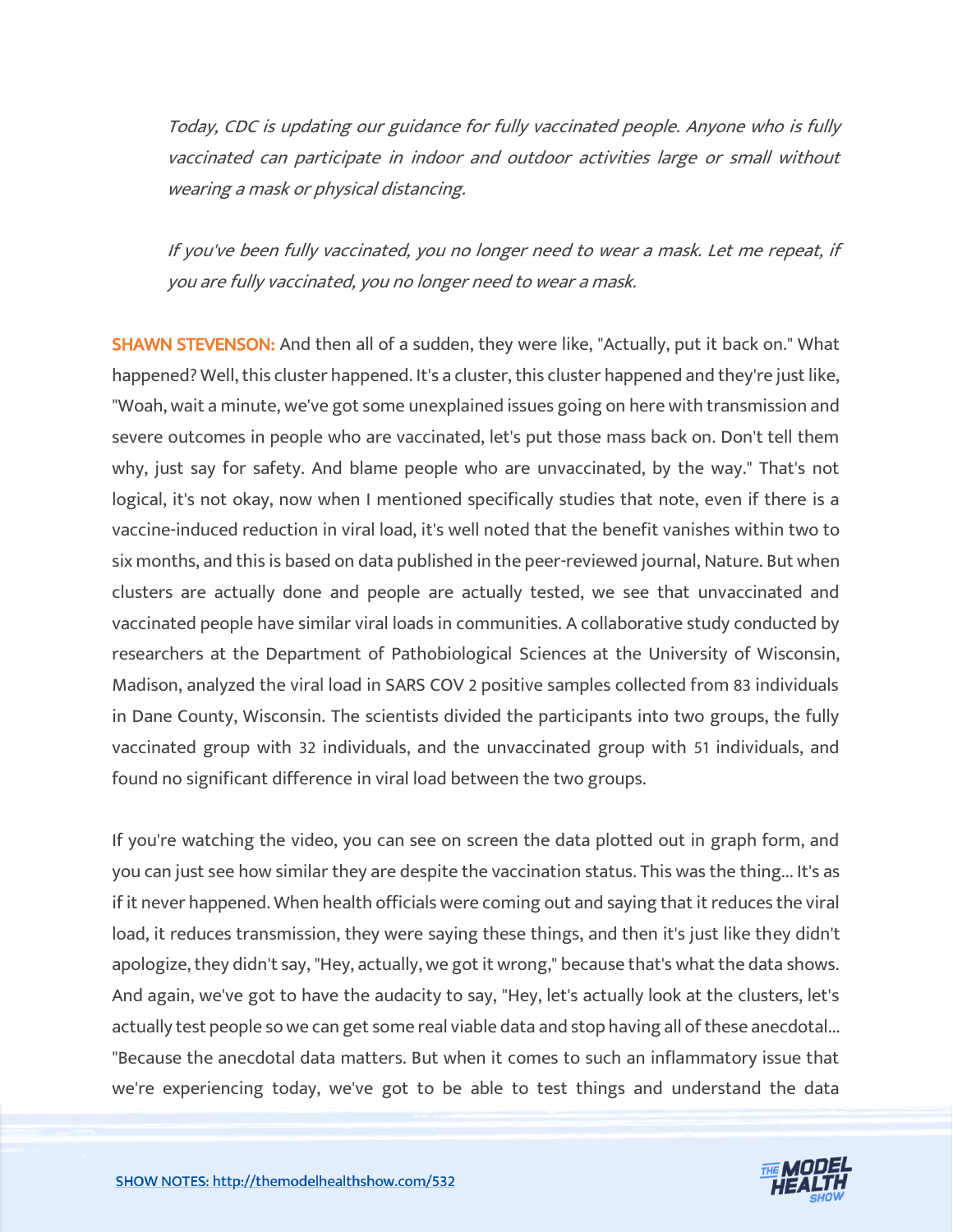rationally. I just received a notice that my son's college football game, it was an away game, and the notice was saying that people would not be able to attend if they did not show their vaccine ID or show demonstration of a negative test within 72 hours which within three days, and we have to have social distancing within the stands.

I live in Los Angeles. Social distancing in the stands masks even outdoors, the entire time on campus in the stands. Those were the prerequisites to attend my son's football game. Meanwhile, there's stadiums full of people, even here in Los Angeles, concerts, all these different things. It's just certain institutions are employing these very debilitating and illogical mandates while others are superficially or clearly ignored them. And basic questions of logic that I would have been, okay, so need to show proof of a negative test 72 hours beforehand. What if somebody does get that negative test and an hour later, they get covid, and then they come to the game and they start spraying out all over everybody? Where's the logic at? Why 72 hours? And also, which we know from the data, multiple studies affirming this, which we're putting some of them on the screen, some of the studies from Johns Hopkins, for example, multiple news headlines that people seem to just miss or just ignore, demonstrating that even with vaccination, folks were still able to transmit the disease to others, carry a significant viral load, and also contract the virus. Why then are we not testing everyone?

If we're going to test some people, we should test everyone. If we're going to just test people who are unvaccinated, is that actually to demonstrate safety, or is it to demonstrate the illusion of safety? Because the person, the individual that is vaccinated can still come and make other people sick. It's just not logical to only test one group of people and ignore the data. And so, I'm standing for a logic today. I'm standing for us to open our minds, open our hearts, express a different flavor of compassion and understanding, people are just confused right now. There's a lot of data out here, and certain data is getting elevated while other data is getting suppressed, and I believe that we can make an absolute transformation by learning from these examples, learning from the mistakes that we've allowed, and start to shift our health care system and the health of our bodies and our citizens to a true place of efficacy. So, the big question moving forward is, what do we do? What do we do with all of this data? How do we apply this in our lives?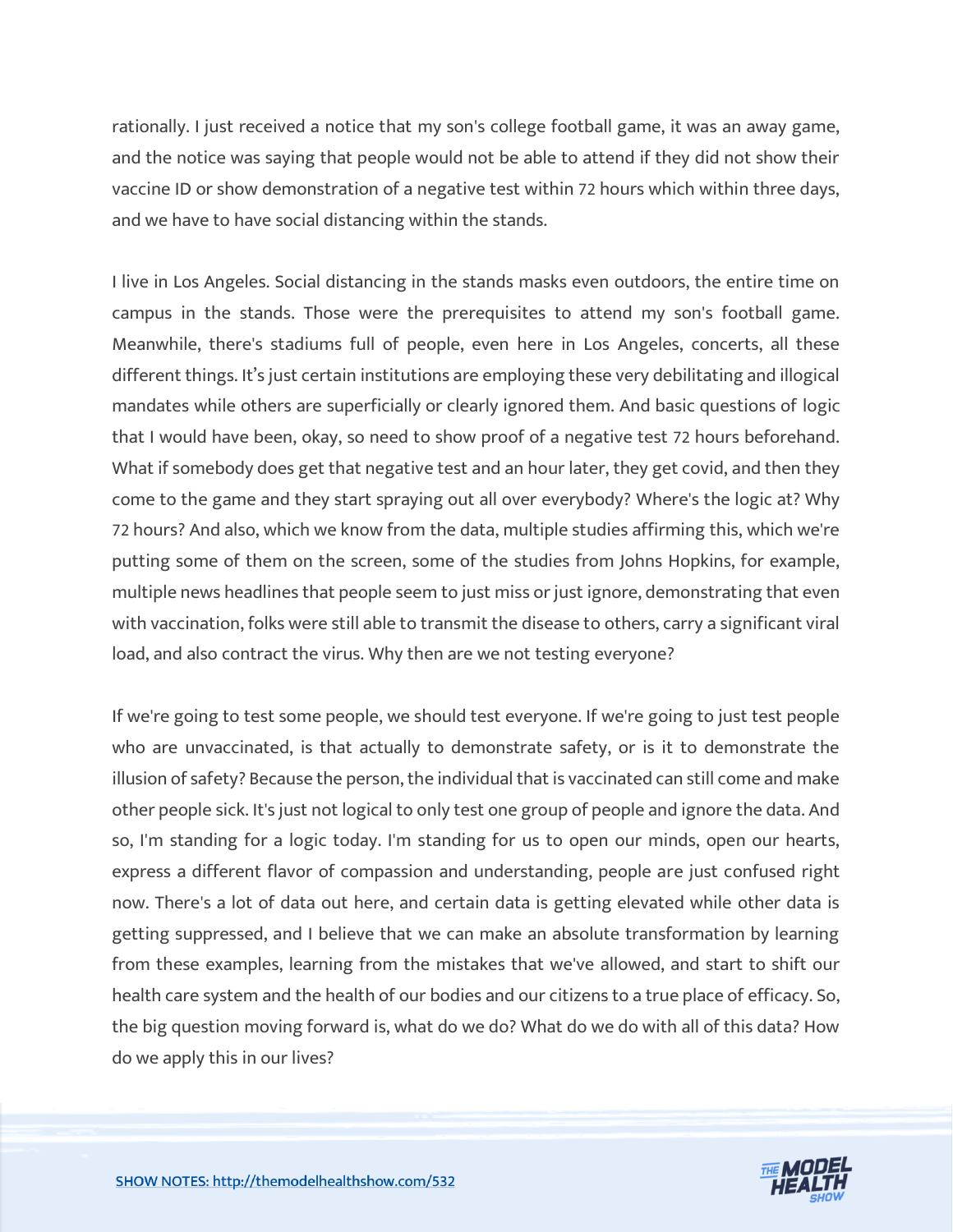And one of the big things is a mindset shift to take place, and for us to understand that right now we're living in a world where we've really outsourced our ability to think, not just our thinking, but our ability to think, to entities that have a vested interest in keeping us illinformed, sick, and populating a certain narrative within our own minds and then picturing that to other people, and within that, we can start to understand like, "Hey, we might even have some viable data here." But what people are doing today, instead of really digging in and taking the time to use our greatest gift as a human being, which is to deeply think about things, to think deeply, we're skimming, we're window shopping, we're grabbing headlines, we're grabbing a small piece of data and then holding that up as the end-all, be-all. We got to stop that. If we're really going to be about that life with this right now, we've got to go deeper, we've got to actually... If you want to actually have these points of understanding, we can't just take the abstract of a study, for example, or you've got to connect yourself with people who are actually digging in and going beyond the abstract and looking at what is actually happening in the study, what is the bias of the researchers? And bringing forward a healthy, rational, wellconstructed, well-thought-out analysis of the data.

This doesn't mean that it has to be your lot in life. For sure, we've got to understand that a lot of things that are getting passed around, even by our public health officials, contrary to popular belief, they're grabbing headlines, small pieces of data, they are not taking the time and really understanding what's happening in these trials or what's really happening in these clusters that are being actually collected. You don't hear them talking about that stuff and you won't hear it until we demand it.

And so, you got to understand that it's a shift in mindset to understand that a lot of people are window shopping, it's all good. It's because we've become this small bits-and-pieces type of society where we're just scrolling, our attention span just isn't there, it just isn't, so we're not going to have the audacity oftentimes to actually dig in and understand what this stuff is talking about. And because of that, we're outsourcing our rationality to others. So that's a mindset shift to take. Another mindset shift for us to take is that you as an individual are the president, the CEO, the leader of your own health, your own body. No one else has that job but you. We have to instill that in ourselves if we don't get it yet, and we have to instill that in our children. We are the number-one authority on us, first and foremost.

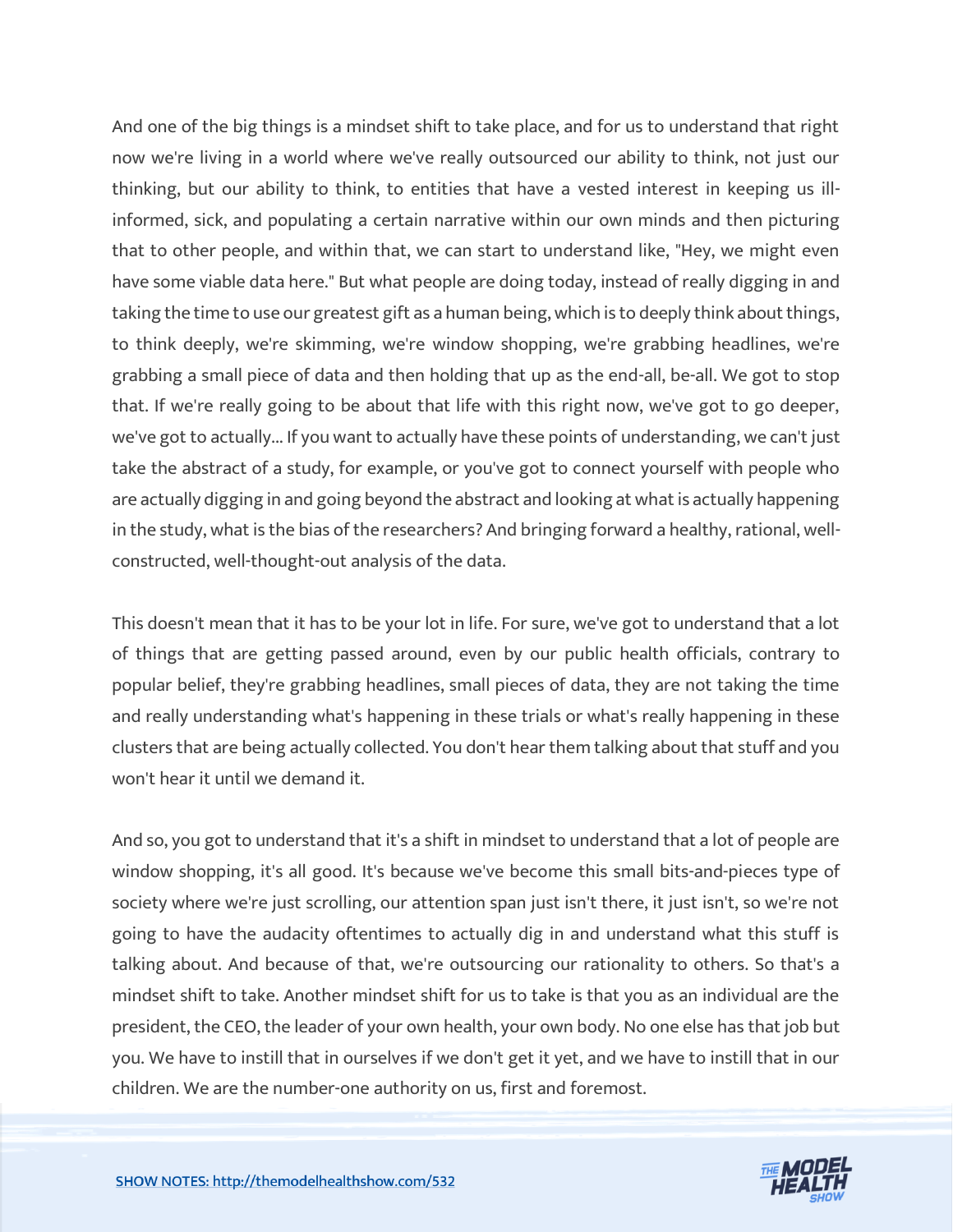Outside of all of this incredible data we have access to today, there is a data set that is never going to be touched or understood by no one else in the world, and that is that data that's coming from within you, from within your own biochemistry, within your own system, within your own heartbeat, within your own soul. And so that's another mindset shift for us to take. And also, what can we do about these things in our own lives? Simple tenets that are not being talked about, getting basics that our genes expect from us, for example. We require sun exposure, for example, just for healthy cell replication or the healthy expression of our genes. It's a powerful, epigenetic influence is sun exposure is what we evolved having. Basic tenets.

Now, we have a couple dozen peer-reviewed studies on the efficacy of vitamin D versus COVID-19, for example. Dozens. Now, one study, and this was just an overarching look at vitamin D, this was published in the Journal of Investigative Medicine, found that vitamin D can modulate the innate and adaptive immune responses, and deficiency in vitamin D is associated with increased autoimmunity as well as an increased susceptibility to infections. Also, a study published in the Journal of Virology affirmed that sunlight, more specifically ultraviolet radiation from the sun is the primary natural virucide in our environment, the primary natural thing that kills viruses in our environment. How important is this? An interesting study that I saw referenced was titled, Simulated Sunlight Rapidly Inactivates SARS-Cov2 on Surfaces, published in the Journal of Infectious Diseases. Simulated sunlight rapidly inactivates SARS-CoV2 suspended in either simulated saliva or culture media on surfaces, I can go on and on and on. Basic tenets like this.

Of course, getting what are the things that actually control and modulate your immune system function, again, this goes back to our nutrition. Our food is literally what makes our immune cells and also the specific micronutrients, certain ones we know. We've got hundreds, if not thousands of documented studies on how certain nutrients, key nutrients, regulate our cellular function, and specifically regulating our immune system. One of those, very simple, antioxidant vitamin, vitamin C. It's obviously a major player in our immune system function, but also, it's a major part in the reduction of infection-oriented inflammation. A recent study cited in the journal, PharmaNutrition, investigated the impact of vitamin C in relation to the

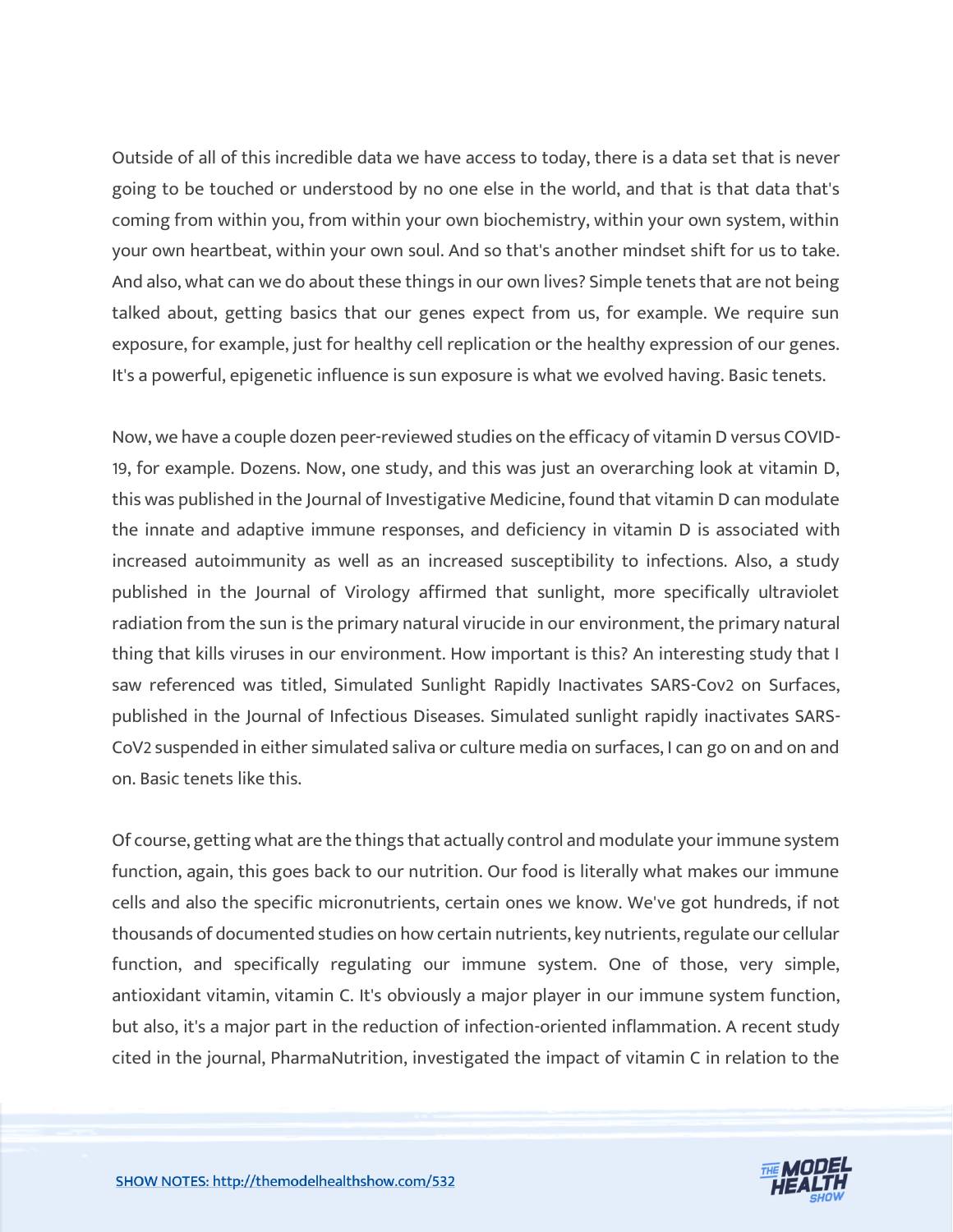cytokine activity associated with COVID-19 and found that vitamin C is effective by inhibiting the production of a cytokine storm.

Even today, I had this. The data is clear, synthetic versus botanical vitamin C, it's not even close. We need a viable source of botanical vitamin C without all the toxic binders and fillers and all those things. What I use is a combination of Camu Camu berry, amla berry, and acerola cherry. These are the three top botanical sources of vitamin C from Paleovalley. It's one of my favorite things in the world. I absolutely love it. Go to paleovalley.com/model. That's P-A-L-E-O-V-A-L-L-E-Y.com/model, you get 15% off their Essential C formula. And also, their snacks are amazing. Our team, we always keep 'em stacked here in the studio. Definitely check them out. Get yourself this essential C formula, this should be in your cabinet right now, especially as we're moving into this new era of cold and flu season, the essential C formula is a must. Paleovalley.com/model.

Obviously, again, our nutrition is of the utmost importance, but also the other tenets of basic human health, movement. You've done masterclass episodes talking about the connection, the peer-reviewed evidence in sedentary behavior versus consistent activity in the domain of COVID-19 and the advent of severe symptoms, the risk of infection, all that. We've got a tremendous amount of data, we'll put that for you in the show notes. Just to make sure that we're getting some adequate movement, instantly boosting our natural killer cells, production, and mobility just by going for a short walk, for example. So, we've got to really take control of our own health, our own wellness. And also asking questions that help to recalibrate our thinking, asking right now during this time, "What is this situation trying to teach me? What is this situation trying to teach our society? What gift is in all of this? What gift is being presented for humanity in this current system of turbulence? This current situation for me as an individual, what is this era, what is this experience with COVID-19 trying to teach me as an individual, as a husband, as a wife, as a friend, as a brother, as a parent, as a human being? What qualities are wanting to be emerged in my life and my character as a result of this experience?

So, I just want to implore you to take control of your mind, take control of your health, and be an advocate for logic, for compassion, for courage right now, because it's up to us to shift the